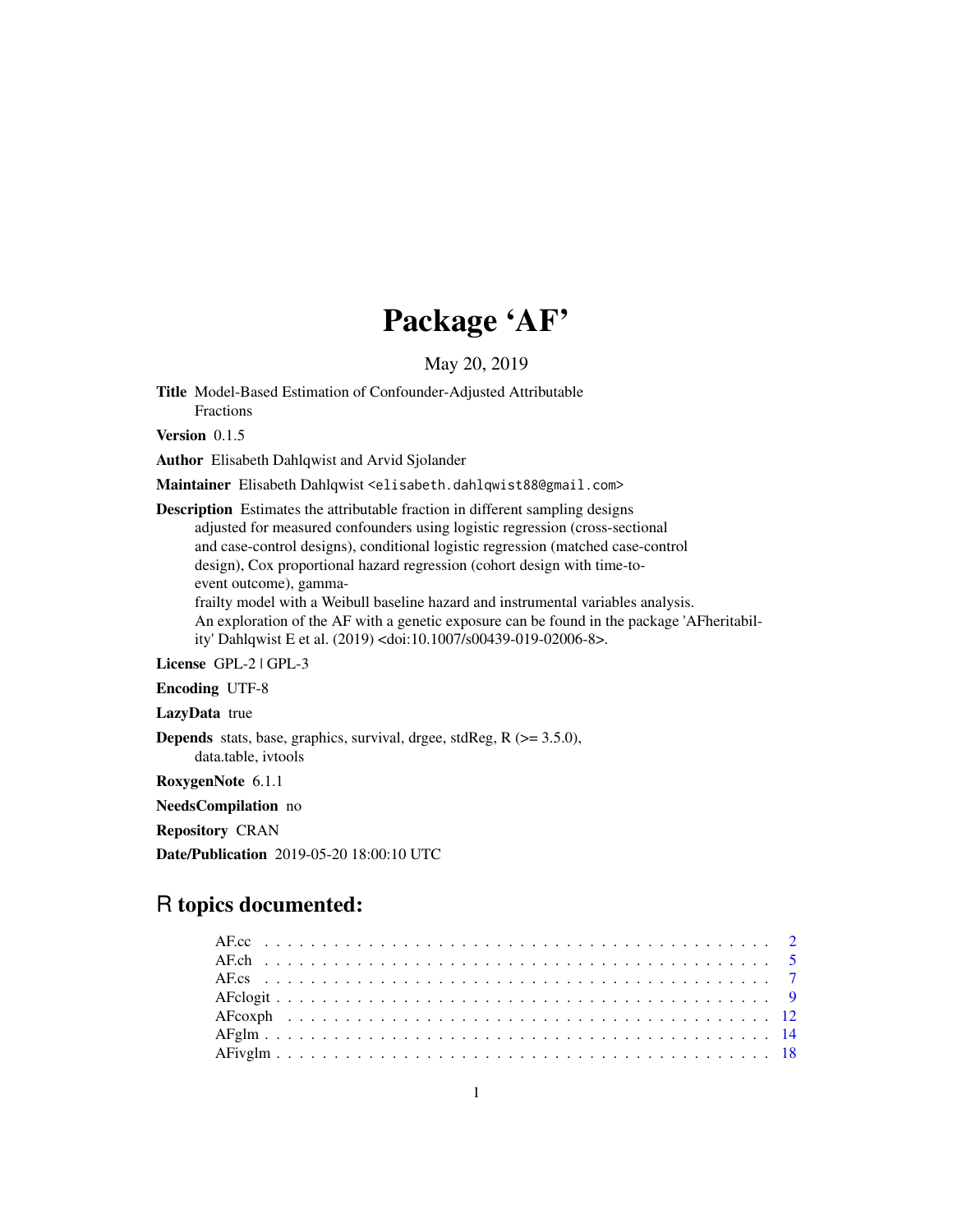#### <span id="page-1-0"></span>2 a contract to the contract of the contract of the contract of the contract of the contract of the contract of the contract of the contract of the contract of the contract of the contract of the contract of the contract o

#### **Index** [29](#page-28-0)

| AF.cc | Attributable fraction for mached and non-matched case-control sam-  |
|-------|---------------------------------------------------------------------|
|       | pling designs. NOTE! Deprecated function. Use AFglm (for un-        |
|       | matched case-control studies) or AFclogit (for matched case-control |
|       | studies).                                                           |

# Description

AF.cc estimates the model-based adjusted attributable fraction for data from matched and nonmatched case-control sampling designs.

# Usage

```
AF.cc(formula, data, exposure, clusterid, matched = FALSE)
```
# Arguments

| formula   | an object of class "formula" (or one that can be coerced to that class): a sym-<br>bolic description of the model used for confounder adjustment. The exposure<br>and confounders should be specified as independent (right-hand side) variables.<br>The outcome should be specified as dependent (left-hand side) variable. The for-<br>mula is used to object a logistic regression by $g\ln$ for non-matched case-control<br>and conditional logistic regression by gee (in package drgee) for matched case-<br>control. |
|-----------|-----------------------------------------------------------------------------------------------------------------------------------------------------------------------------------------------------------------------------------------------------------------------------------------------------------------------------------------------------------------------------------------------------------------------------------------------------------------------------------------------------------------------------|
| data      | an optional data frame, list or environment (or object coercible by as . data. frame<br>to a data frame) containing the variables in the model. If not found in data, the<br>variables are taken from environment (formula), typically the environment from<br>which the function is called.                                                                                                                                                                                                                                |
| exposure  | the name of the exposure variable as a string. The exposure must be binary $(0/1)$<br>where unexposed is coded as 0.                                                                                                                                                                                                                                                                                                                                                                                                        |
| clusterid | the name of the cluster identifier variable as a string, if data are clustered (e.g.<br>matched).                                                                                                                                                                                                                                                                                                                                                                                                                           |
| matched   | a logical that specifies if the sampling design is matched (TRUE) or non-matched<br>(FALSE) case-control. Default setting is non-matched (matched = FALSE).                                                                                                                                                                                                                                                                                                                                                                 |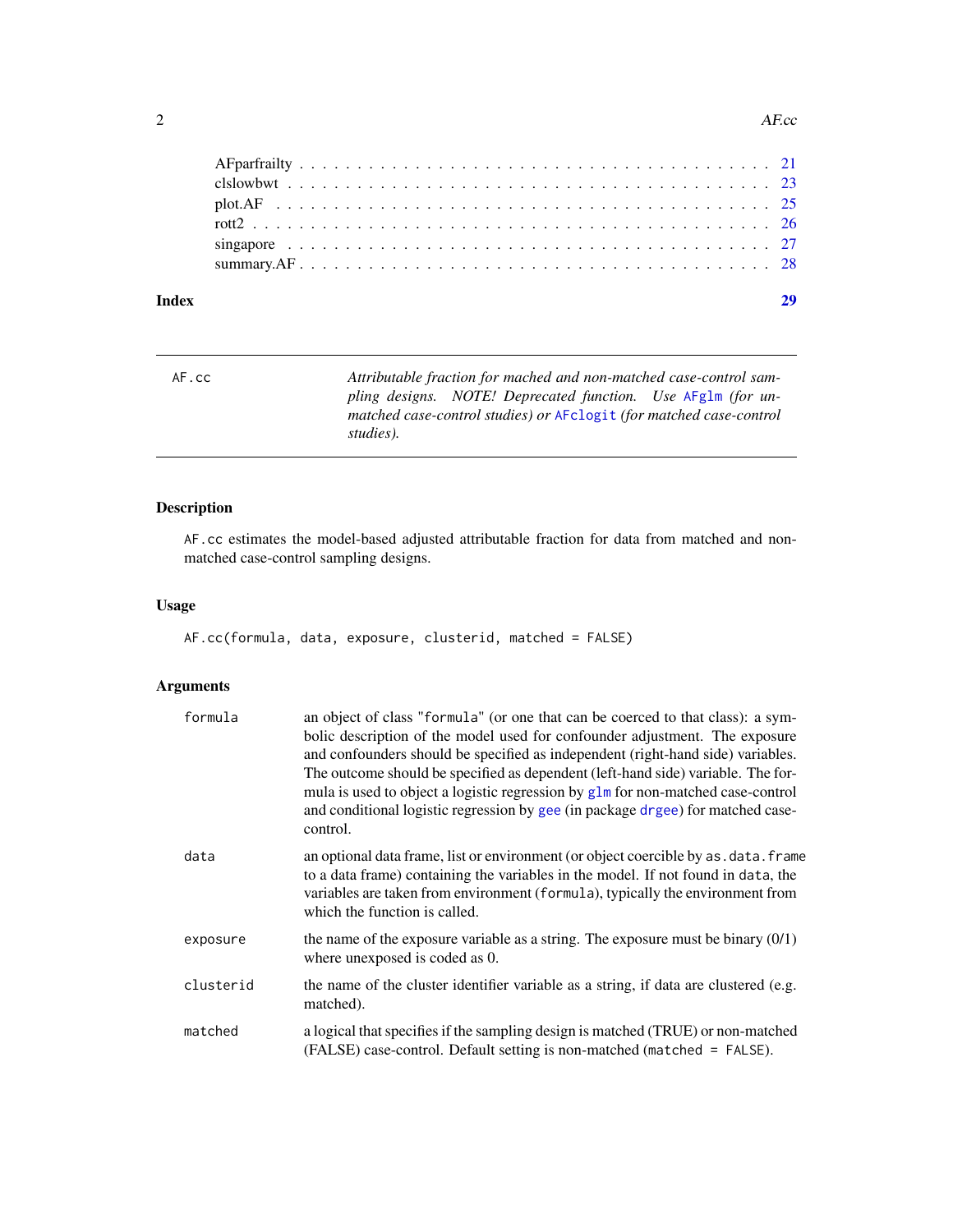$AF_{\mathcal{C}}$  3

# Details

Af.cc estimates the attributable fraction for a binary outcome Y under the hypothetical scenario where a binary exposure X is eliminated from the population. The estimate is adjusted for confounders  $Z$  by logistic regression for unmatched case-control  $(g1m)$  and conditional logistic regression for matched case-control ([gee](#page-0-0)). The estimation assumes that the outcome is rare so that the risk ratio can be approximated by the odds ratio, for details see Bruzzi et. al. Let the AF be defined as

$$
AF = 1 - \frac{Pr(Y_0 = 1)}{Pr(Y = 1)}
$$

where  $Pr(Y_0 = 1)$  denotes the counterfactual probability of the outcome if the exposure would have been eliminated from the population. If Z is sufficient for confounding control then the probability  $Pr(Y_0 = 1)$  can be expressed as

$$
Pr(Y_0 = 1) = E_Z\{Pr(Y = 1 \mid X = 0, Z)\}.
$$

Using Bayes' theorem this implies that the AF can be expressed as

$$
AF = 1 - \frac{E_Z\{Pr(Y=1 \mid X=0,Z)\}}{Pr(Y=1)} = 1 - E_Z\{RR^{-X}(Z) \mid Y=1\}
$$

where  $RR(Z)$  is the risk ratio

$$
\frac{Pr(Y = 1 | X = 1, Z)}{Pr(Y = 1 | X = 0, Z)}.
$$

Moreover, the risk ratio can be approximated by the odds ratio if the outcome is rare. Thus,

$$
AF \approx 1 - E_Z\{OR^{-X}(Z) \mid Y = 1\}.
$$

The odds ratio is estimated by logistic regression or conditional logistic regression. If clusterid is supplied, then a clustered sandwich formula is used in all variance calculations.

#### Value

| AF.est | estimated attributable fraction.                                                                                                                                                                                                                                                                                                                                                                                                                                     |
|--------|----------------------------------------------------------------------------------------------------------------------------------------------------------------------------------------------------------------------------------------------------------------------------------------------------------------------------------------------------------------------------------------------------------------------------------------------------------------------|
| AF.var | estimated variance of AF. est. The variance is obtained by combining the delta<br>methods with the sandwich formula.                                                                                                                                                                                                                                                                                                                                                 |
| log.or | a vector of the estimated log odds ratio for every individual. log. or contains<br>the estimated coefficient for the exposure variable X for every level of the con-<br>founder Z as specified by the user in the formula. If the model to be estimated<br>1S<br>$logit\{Pr(Y=1 X,Z)\} = \alpha + \beta X + \gamma Z$<br>then log. or is the estimate of $\beta$ . If the model to be estimated is<br>$logit\{Pr(Y=1 X,Z)\} = \alpha + \beta X + \gamma Z + \psi XZ$ |
|        | then log. odds is the estimate of $\beta + \psi Z$ .                                                                                                                                                                                                                                                                                                                                                                                                                 |
| object | the fitted model. Fitted using logistic regression, glm, for non-matched case-<br>control and conditional logistic regression, gee, for matched case-control.                                                                                                                                                                                                                                                                                                        |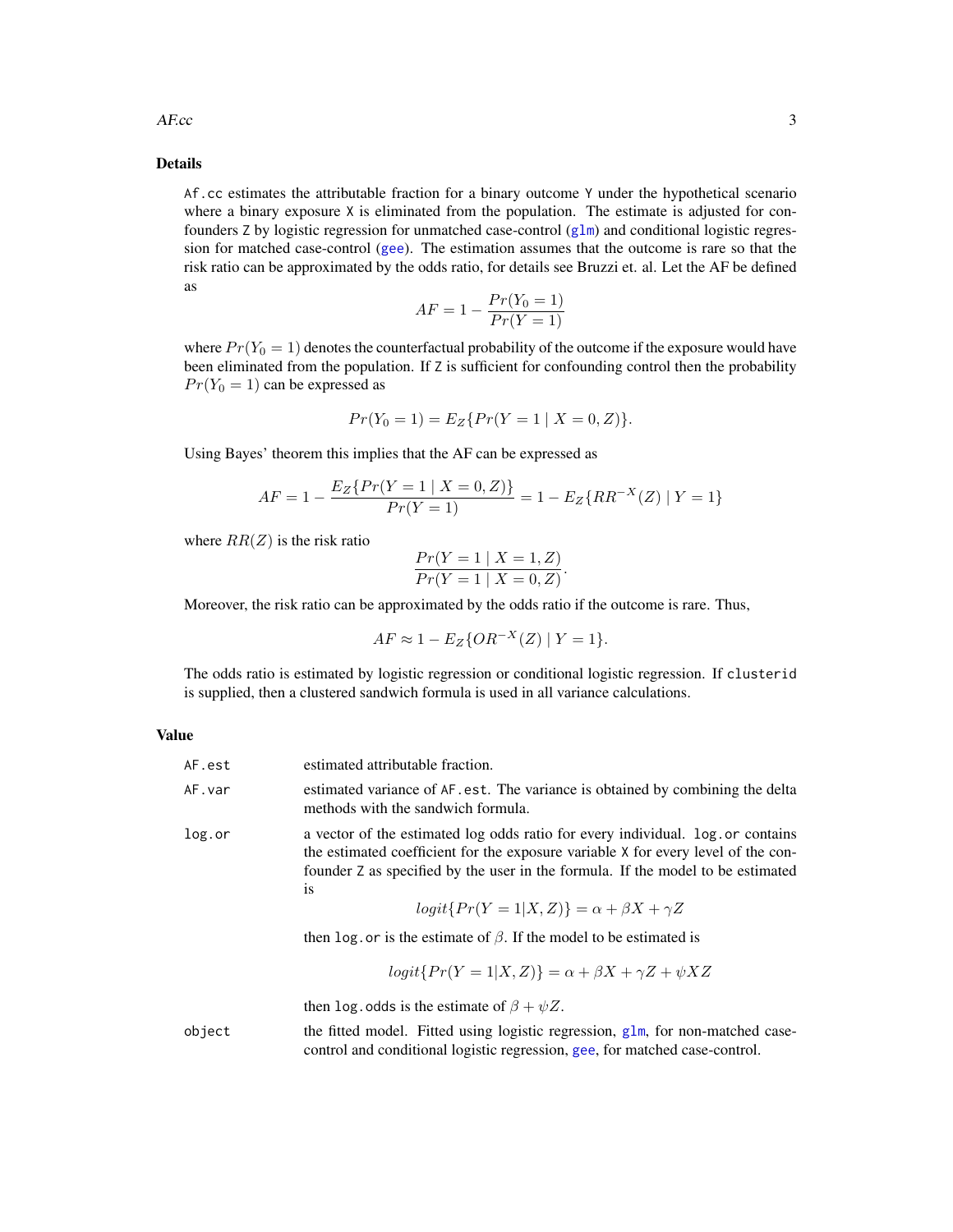#### <span id="page-3-0"></span>Author(s)

Elisabeth Dahlqwist, Arvid Sjölander

#### References

Bruzzi, P., Green, S. B., Byar, D., Brinton, L. A., and Schairer, C. (1985). Estimating the population attributable risk for multiple risk factors using case-control data. *American Journal of Epidemiology* 122, 904-914.

# See Also

The new and more general version of the function: [AFglm](#page-13-1) for non-matched and [AFclogit](#page-8-1) for matched case-control sampling designs.  $g\ln m$  and [gee](#page-0-0) used for fitting the logistic regression model (for non-matched case-control) and the conditional logistic regression model (for matched casecontrol).

#### Examples

```
expit \le function(x) 1 / (1 + exp( - x))
NN <- 1000000
n < -500# Example 1: non matched case-control
# Simulate a sample from a non matched case-control sampling design
# Make the outcome a rare event by setting the intercept to -6
intercept <- -6
Z \le - rnorm(n = NN)
X \leq -r rbinom(n = NN, size = 1, prob = expit(Z))
Y \le rbinom(n = NN, size = 1, prob = expit(intercept + X + Z))
population <- data.frame(Z, X, Y)
Case \leq which(population$Y == 1)
Control <- which(population$Y == 0)
# Sample cases and controls from the population
case <- sample(Case, n)
control <- sample(Control, n)
data <- population[c(case, control), ]
# Estimation of the attributable fraction
AF.cc_est <- AF.cc(formula = Y ~ X + Z + X * Z, data = data, exposure = "X")
summary(AF.cc_est)
# Example 2: matched case-control
# Duplicate observations in order to create a matched data sample
# Create an unobserved confounder U common for each pair of individuals
U \le - rnorm(n = NN)
Z1 <- rnorm(n = NN)
Z2 \le - rnorm(n = NN)X1 \leftarrow \text{rbinom}(n = NN, \text{ size} = 1, \text{ prob} = \text{expit}(U + Z1))X2 \leq -rbinom(n = NN, size = 1, prob = expit(U + Z2))Y1 \le rbinom(n = NN, size = 1, prob = expit(intercept + U + Z1 + X1))
Y2 \le rbinom(n = NN, size = 1, prob = expit(intercept + U + Z2 + X2))
```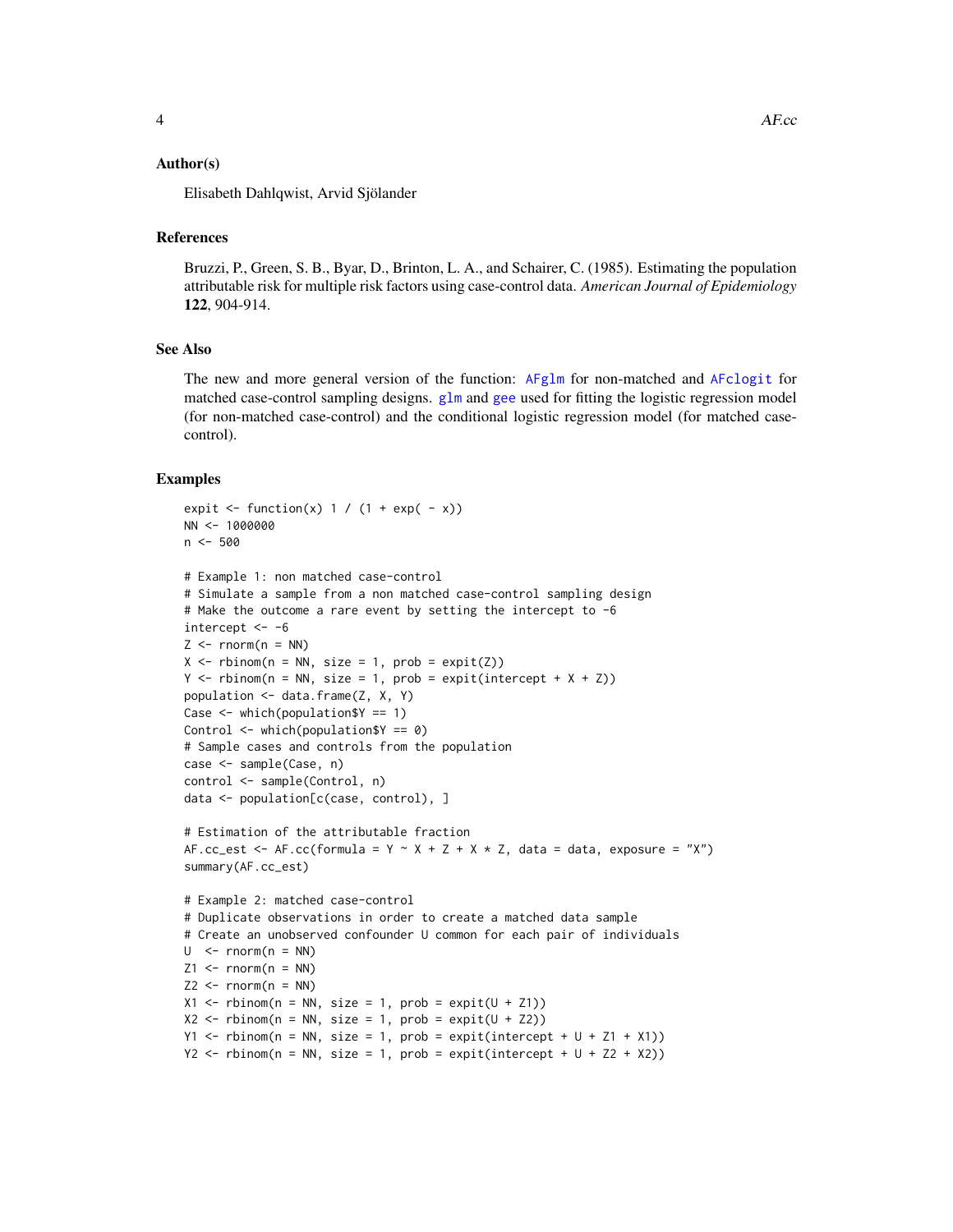```
# Select discordant pairs
discordant <- which(Y1!=Y2)
id \leq rep(1:n, 2)# Sample from discordant pairs
incl \leq - sample(x = discordant, size = n, replace = TRUE)data \leq data.frame(id = id, Y = c(Y1[incl], Y2[incl]), X = c(X1[incl], X2[incl]),
                    Z = c(Z1[\text{incl}], Z2[\text{incl}]))# Estimation of the attributable fraction
AF.cc_match <- AF.cc(formula = Y \sim X + Z + X \times Z, data = data,
                          exposure = "X'', clusterid = "id", matched = TRUE)
summary(AF.cc_match)
```
AF.ch *Attributable fraction function for cohort sampling designs with timeto-event outcomes. NOTE! Deprecated function. Use* [AFcoxph](#page-11-1)*.*

# Description

AF.ch estimates the model-based adjusted attributable fraction function for data from cohort sampling designs with time-to-event outcomes.

#### Usage

```
AF.ch(formula, data, exposure, ties = "breslow", times, clusterid)
```
#### Arguments

| formula   | a formula object, with the response on the left of $a \sim$ operator, and the terms on<br>the right. The response must be a survival object as returned by the Surv func-<br>tion (Surv). The exposure and confounders should be specified as independent<br>(right-hand side) variables. The time-to-event outcome should be specified by<br>the survival object. The formula is used to fit a Cox proportional hazards model. |
|-----------|---------------------------------------------------------------------------------------------------------------------------------------------------------------------------------------------------------------------------------------------------------------------------------------------------------------------------------------------------------------------------------------------------------------------------------|
| data      | an optional data frame, list or environment (or object coercible by as . data. frame<br>to a data frame) containing the variables in the model. If not found in data, the<br>variables are taken from environment (formula), typically the environment from<br>which the function is called.                                                                                                                                    |
| exposure  | the name of the exposure variable as a string. The exposure must be binary $(0/1)$<br>where unexposed is coded as 0.                                                                                                                                                                                                                                                                                                            |
| ties      | a character string specifying the method for tie handling. If there are no tied<br>death times all the methods are equivalent. Uses the Breslow method by default.                                                                                                                                                                                                                                                              |
| times     | a scalar or vector of time points specified by the user for which the attributable<br>fraction function is estimated. If not specified the observed death times will be<br>used.                                                                                                                                                                                                                                                |
| clusterid | the name of the cluster identifier variable as a string, if data are clustered.                                                                                                                                                                                                                                                                                                                                                 |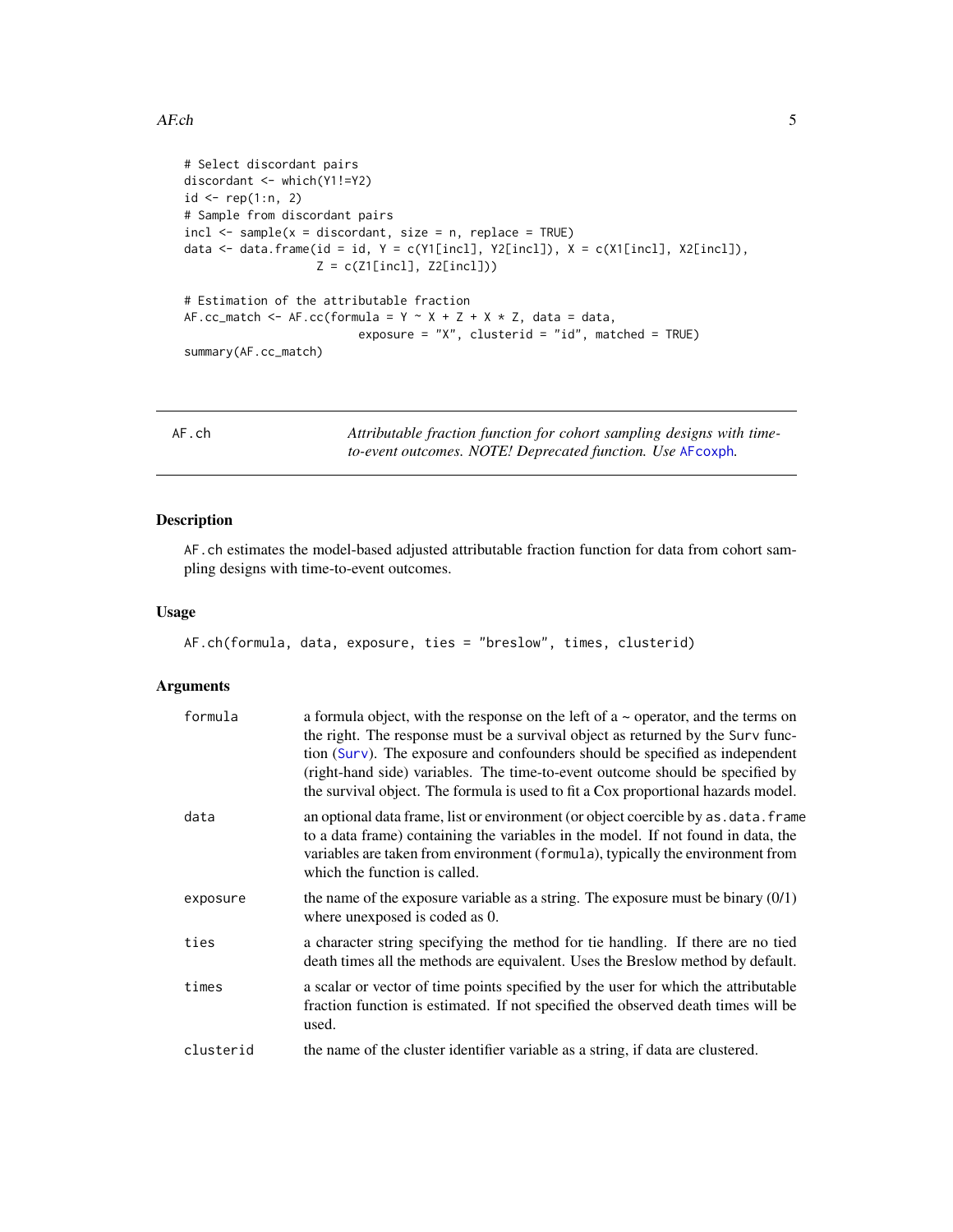#### <span id="page-5-0"></span>Details

Af.ch estimates the attributable fraction for a time-to-event outcome under the hypothetical scenario where a binary exposure X is eliminated from the population. The estimate is adjusted for confounders Z by the Cox proportional hazards model ([coxph](#page-0-0)). Let the AF function be defined as

$$
AF = 1 - \frac{\{1 - S_0(t)\}}{\{1 - S(t)\}}
$$

where  $S_0(t)$  denotes the counterfactual survival function for the event if the exposure would have been eliminated from the population at baseline and  $S(t)$  denotes the factual survival function. If Z is sufficient for confounding control, then  $S_0(t)$  can be expressed as  $E_Z\{S(t | X = 0, Z)\}\.$  The function uses Cox proportional hazards regression to estimate  $S(t | X = 0, Z)$ , and the marginal sample distribution of Z to approximate the outer expectation (Sjölander and Vansteelandt, 2014). If clusterid is supplied, then a clustered sandwich formula is used in all variance calculations.

#### Value

| AF.est | estimated attributable fraction function for every time point specified by times.                                    |
|--------|----------------------------------------------------------------------------------------------------------------------|
| AF.var | estimated variance of AF. est. The variance is obtained by combining the delta<br>methods with the sandwich formula. |
| S.est  | estimated factual survival function; $S(t)$ .                                                                        |
| S.var  | estimated variance of S. est. The variance is obtained by the sandwich formula.                                      |
| S0.est | estimated counterfactual survival function if exposure would be eliminated; $S_0(t)$ .                               |
| S0.var | estimated variance of S0.est. The variance is obtained by the sandwich for-<br>mula.                                 |
| object | the fitted model. Fitted using Cox proportional hazard, coxph.                                                       |
|        |                                                                                                                      |

#### Author(s)

Elisabeth Dahlqwist, Arvid Sjölander

#### References

Chen, L., Lin, D. Y., and Zeng, D. (2010). Attributable fraction functions for censored event times. *Biometrika* 97, 713-726.

Sjölander, A. and Vansteelandt, S. (2014). Doubly robust estimation of attributable fractions in survival analysis. *Statistical Methods in Medical Research*. doi: 10.1177/0962280214564003.

#### See Also

The new and more general version of the function: [AFcoxph](#page-11-1). [coxph](#page-0-0) and [Surv](#page-0-0) used for fitting the Cox proportional hazards model.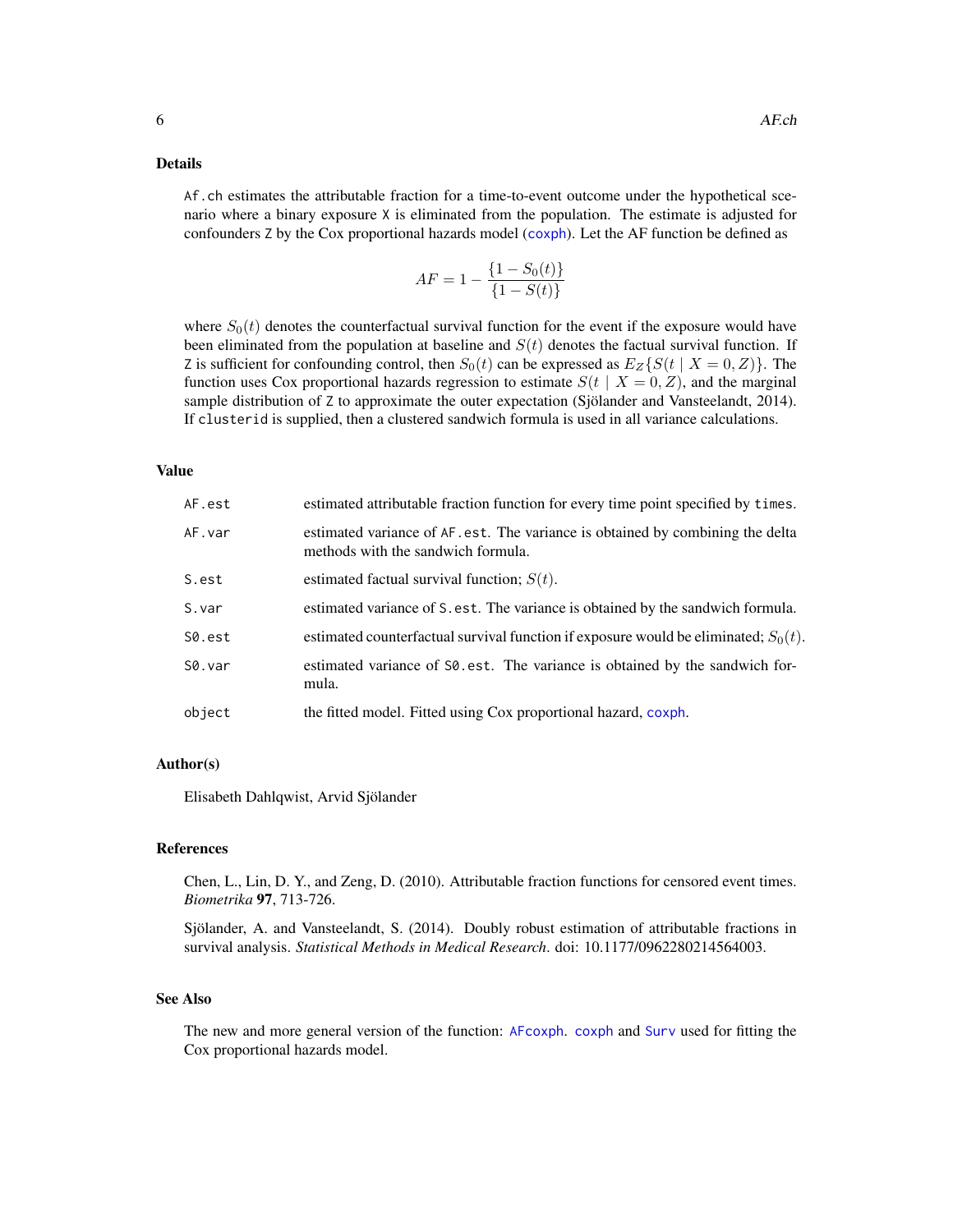#### <span id="page-6-0"></span> $AFcs$  7

# Examples

```
# Simulate a sample from a cohort sampling design with time-to-event outcome
expit \le function(x) 1 / (1 + exp( - x))
n < -500time \leq -c(\text{seq}(\text{from} = 0.2, \text{to} = 1, \text{by} = 0.2))Z \leq -\text{norm}(n = n)X \leftarrow \text{rbinom}(n = n, \text{ size} = 1, \text{ prob} = \text{expit}(Z))Tim \leq rexp(n = n, rate = exp(X + Z))
C \leq -\text{resp}(n = n, \text{ rate} = \text{exp}(X + Z))Tobs <- pmin(Tim, C)
D \le - as.numeric(Tobs \le C)
#Ties created by rounding
Tobs <- round(Tobs, digits = 2)
# Example 1: non clustered data from a cohort sampling design with time-to-event outcomes
data <- data.frame(Tobs, D, X, Z)
# Estimation of the attributable fraction
AF.ch_est <- AF.ch(formula = Surv(Tobs, D) ~ X + Z + X * Z, data = data,
                     exposure = ''X'', times = time)
summary(AF.ch_est)
# Example 2: clustered data from a cohort sampling design with time-to-event outcomes
# Duplicate observations in order to create clustered data
id \leq rep(1:n, 2)
data <- data.frame(Tobs = c(Tobs, Tobs), D = c(D, D), X = c(X, X), Z = c(Z, Z), id = id)
# Estimation of the attributable fraction
AF.ch_clust <- AF.ch(formula = Surv(Tobs, D) ~ X + Z + X + Z, data = data,
                           exposure = ''X'', times = time, clusterid = ''id')
summary(AF.ch_clust)
plot(AF.ch_clust, CI = TRUE)
```
AF.cs *Attributable fraction for cross-sectional sampling designs. NOTE! Deprecated function. Use* [AFglm](#page-13-1)*.*

# Description

AF.cs estimates the model-based adjusted attributable fraction for data from cross-sectional sampling designs.

#### Usage

AF.cs(formula, data, exposure, clusterid)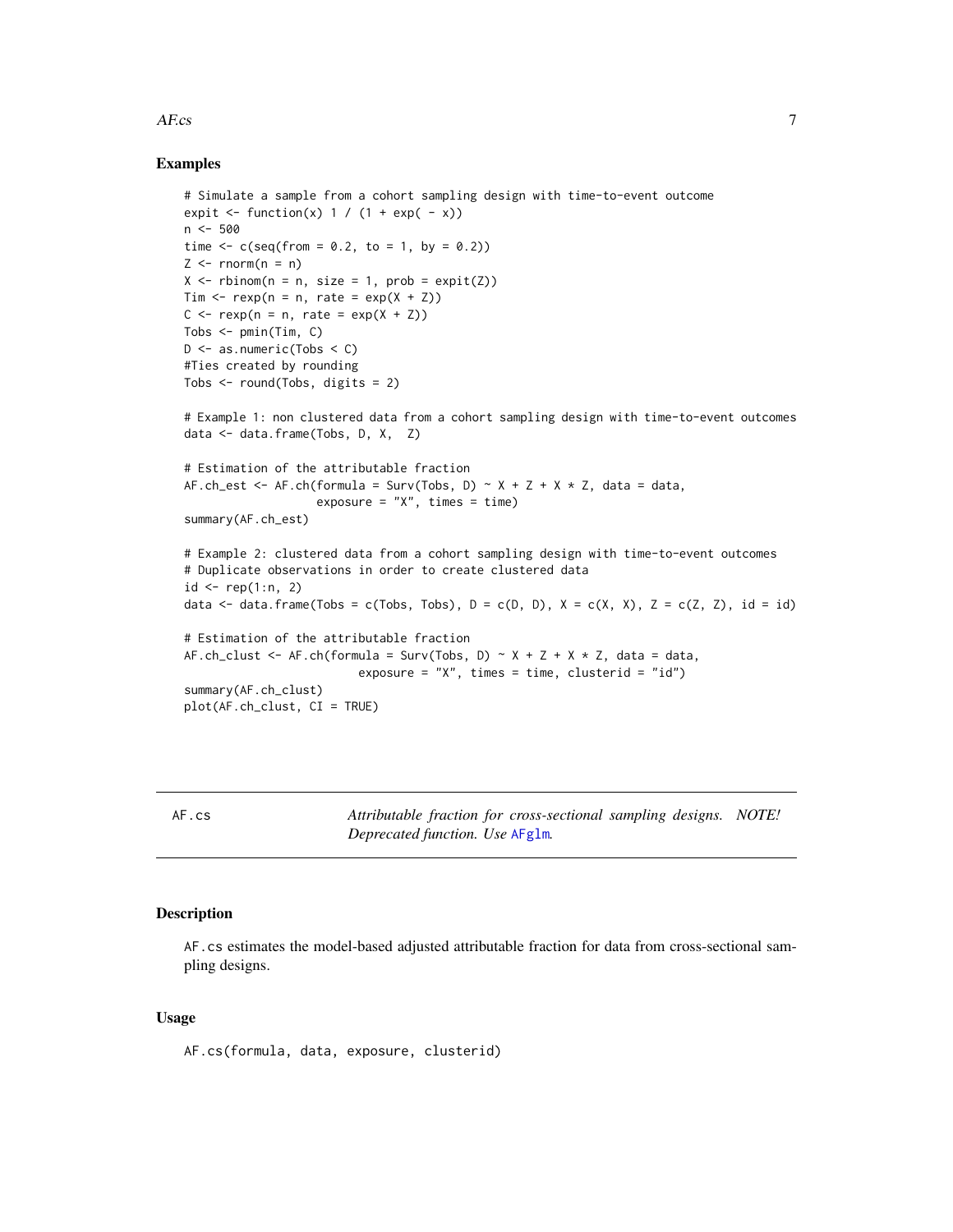#### <span id="page-7-0"></span>Arguments

| formula   | an object of class "formula" (or one that can be coerced to that class): a sym-<br>bolic description of the model used for adjusting for confounders. The exposure<br>and confounders should be specified as independent (right-hand side) variables.<br>The outcome should be specified as dependent (left-hand side) variable. The<br>formula is used to object a logistic regression by glm. |
|-----------|-------------------------------------------------------------------------------------------------------------------------------------------------------------------------------------------------------------------------------------------------------------------------------------------------------------------------------------------------------------------------------------------------|
| data      | an optional data frame, list or environment (or object coercible by as . data. frame<br>to a data frame) containing the variables in the model. If not found in data, the<br>variables are taken from environment (formula), typically the environment from<br>which the function is called.                                                                                                    |
| exposure  | the name of the exposure variable as a string. The exposure must be binary $(0/1)$<br>where unexposed is coded as 0.                                                                                                                                                                                                                                                                            |
| clusterid | the name of the cluster identifier variable as a string, if data are clustered.                                                                                                                                                                                                                                                                                                                 |

### Details

Af.cs estimates the attributable fraction for a binary outcome Y under the hypothetical scenario where a binary exposure X is eliminated from the population. The estimate is adjusted for confounders Z by logistic regression ([glm](#page-0-0)). Let the AF be defined as

$$
AF = 1 - \frac{Pr(Y_0 = 1)}{Pr(Y = 1)}
$$

where  $Pr(Y_0 = 1)$  denotes the counterfactual probability of the outcome if the exposure would have been eliminated from the population and  $Pr(Y = 1)$  denotes the factual probability of the outcome. If Z is sufficient for confounding control, then  $Pr(Y_0 = 1)$  can be expressed as  $E_Z\{Pr(Y = 1 |$  $X = 0, Z$ }. The function uses logistic regression to estimate  $Pr(Y = 1 | X = 0, Z)$ , and the marginal sample distribution of Z to approximate the outer expectation (Sjölander and Vansteelandt, 2012). If clusterid is supplied, then a clustered sandwich formula is used in all variance calculations.

# Value

| AF.est | estimated attributable fraction.                                                                                    |
|--------|---------------------------------------------------------------------------------------------------------------------|
| AF.var | estimated variance of AF. est. The variance is obtained by combining the delta<br>method with the sandwich formula. |
| P.est  | estimated factual proportion of cases; $Pr(Y = 1)$ .                                                                |
| P.var  | estimated variance of P. est. The variance is obtained by the sandwich formula.                                     |
| P0.est | estimated counterfactual proportion of cases if exposure would be eliminated;<br>$Pr(Y_0 = 1).$                     |
| P0.var | estimated variance of PO. est. The variance is obtained by the sandwich for-<br>mula.                               |
| object | the fitted model. Fitted using logistic regression, glm.                                                            |

# Author(s)

Elisabeth Dahlqwist, Arvid Sjölander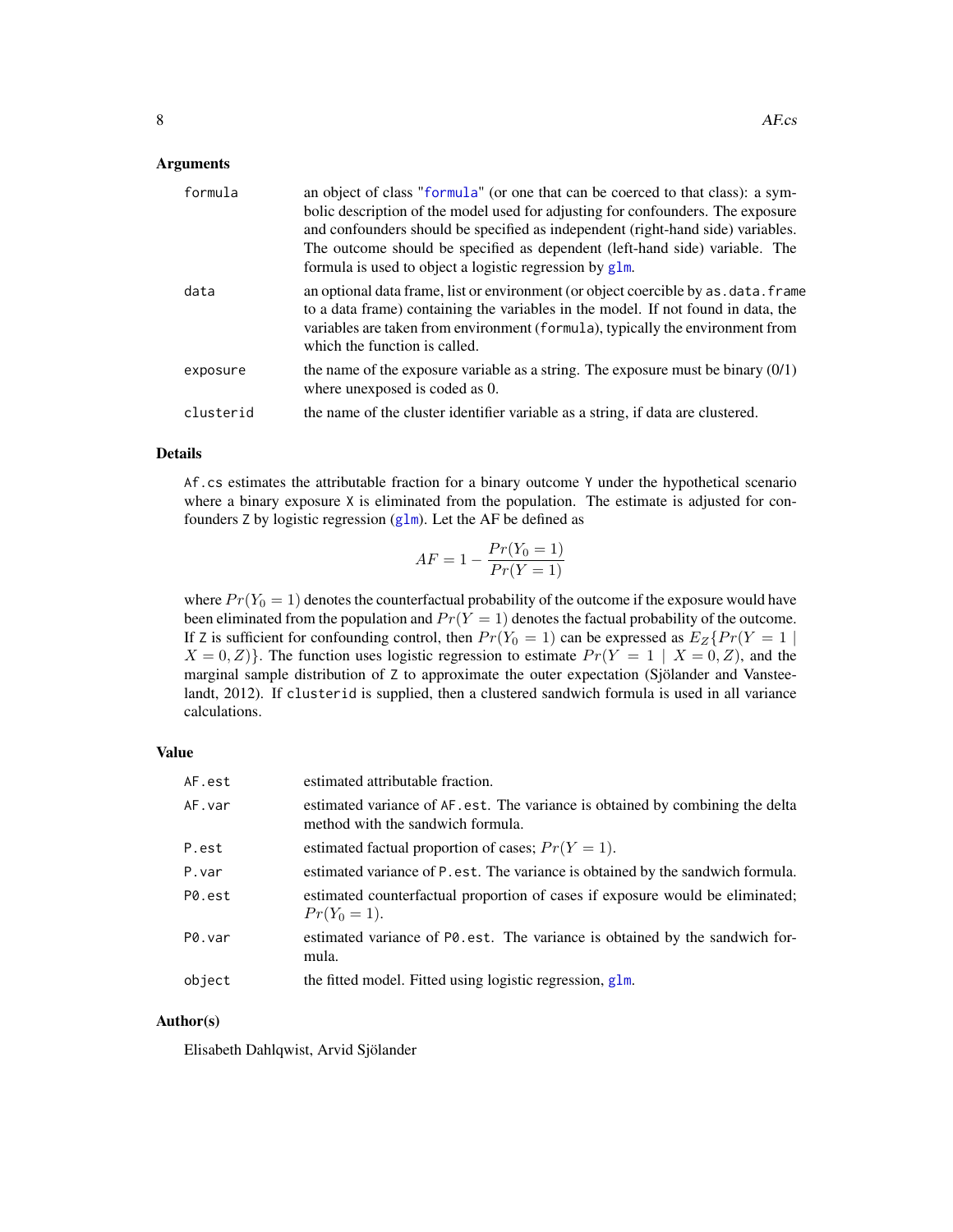#### <span id="page-8-0"></span>AFclogit 9

#### References

Greenland, S. and Drescher, K. (1993). Maximum Likelihood Estimation of the Attributable Fraction from logistic Models. *Biometrics* 49, 865-872.

Sjölander, A. and Vansteelandt, S. (2011). Doubly robust estimation of attributable fractions. *Biostatistics* 12, 112-121.

# See Also

The new and more general version of the function: [AFglm](#page-13-1).

#### Examples

```
# Simulate a cross-sectional sample
expit \le function(x) 1 / (1 + exp( - x))
n < -1000Z \leq -rnorm(n = n)X \leq - rbinom(n = n, size = 1, prob = expit(Z))
Y \leq -rbinom{n = n, size = 1, prob = expit(Z + X))# Example 1: non clustered data from a cross-sectional sampling design
data <- data.frame(Y, X, Z)
# Estimation of the attributable fraction
AF.cs_est <- AF.cs(formula = Y \sim X + Z + X + Z, data = data, exposure = "X")
summary(AF.cs_est)
# Example 2: clustered data from a cross-sectional sampling design
# Duplicate observations in order to create clustered data
id \leq rep(1:n, 2)data \leq data.frame(id = id, Y = c(Y, Y), X = c(X, X), Z = c(Z, Z))
# Estimation of the attributable fraction
AF.cs_clust <- AF.cs(formula = Y \sim X + Z + X \times Z, data = data,
                          exposure = "X", clusterid = "id")
summary(AF.cs_clust)
```
<span id="page-8-1"></span>AFclogit *Attributable fraction estimation based on a conditional logistic regression model as a* clogit *object (commonly used for matched casecontrol sampling designs).*

#### Description

AFclogit estimates the model-based adjusted attributable fraction from a conditional logistic regression model in form of a [clogit](#page-0-0) object. This model is model is commonly used for data from matched case-control sampling designs.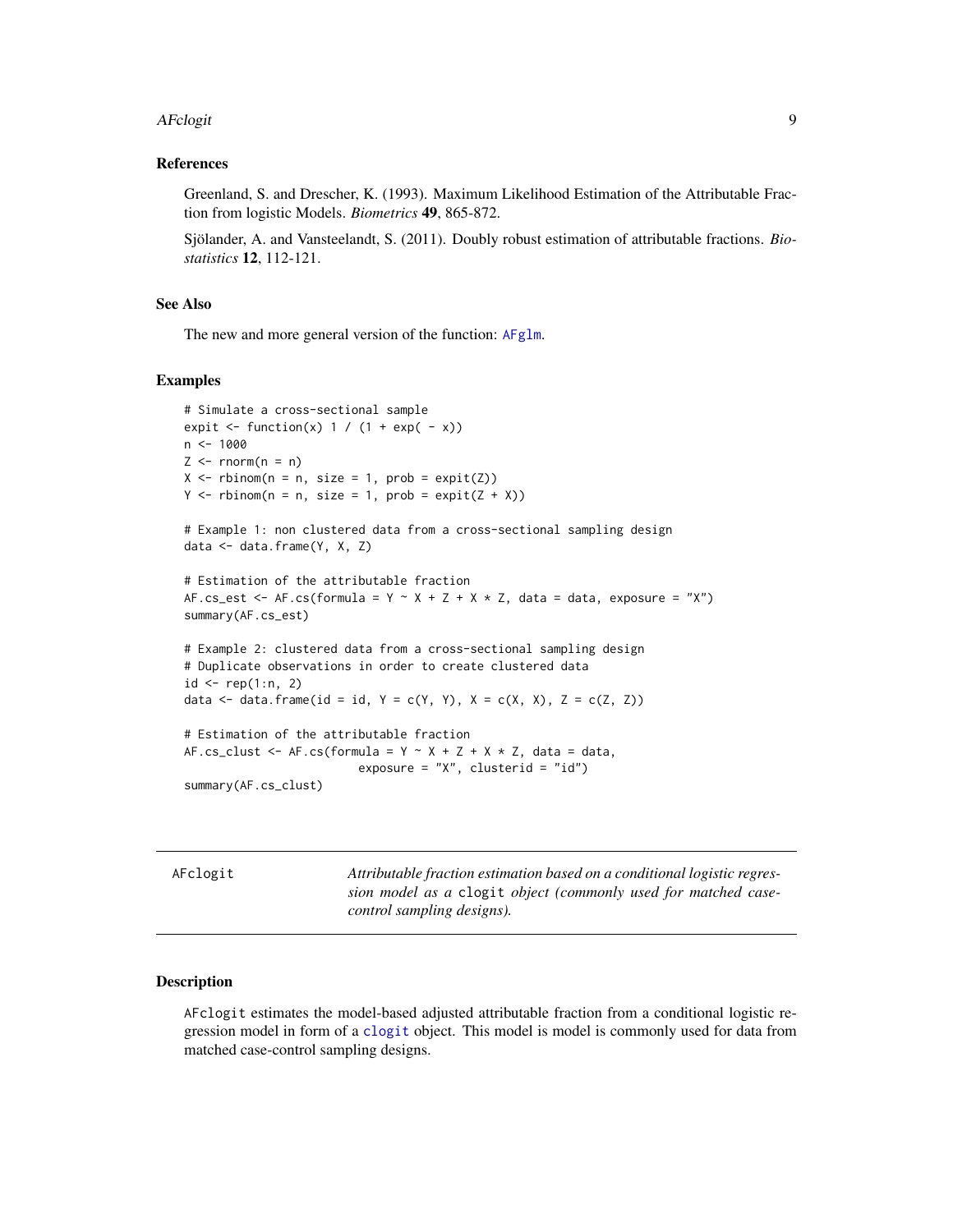#### <span id="page-9-0"></span>Usage

AFclogit(object, data, exposure, clusterid)

#### Arguments

| object    | a fitted conditional logistic regression model object of class "clogit".                                                                                                                                                                                                                     |
|-----------|----------------------------------------------------------------------------------------------------------------------------------------------------------------------------------------------------------------------------------------------------------------------------------------------|
| data      | an optional data frame, list or environment (or object coercible by as . data. frame<br>to a data frame) containing the variables in the model. If not found in data, the<br>variables are taken from environment (formula), typically the environment from<br>which the function is called. |
| exposure  | the name of the exposure variable as a string. The exposure must be binary $(0/1)$<br>where unexposed is coded as 0.                                                                                                                                                                         |
| clusterid | the name of the cluster identifier variable as a string. Because conditional logis-<br>tic regression is only used for clustered data, this argument must be supplied.                                                                                                                       |

#### Details

AFclogit estimates the attributable fraction for a binary outcome Y under the hypothetical scenario where a binary exposure X is eliminated from the population. The estimate is adjusted for confounders Z by conditional logistic regression. The estimation assumes that the outcome is rare so that the risk ratio can be approximated by the odds ratio, for details see Bruzzi et. al. Let the AF be defined as

$$
AF = 1 - \frac{Pr(Y_0 = 1)}{Pr(Y = 1)}
$$

where  $Pr(Y_0 = 1)$  denotes the counterfactual probability of the outcome if the exposure would have been eliminated from the population. If Z is sufficient for confounding control then the probability  $Pr(Y_0 = 1)$  can be expressed as

$$
Pr(Y_0 = 1) = E_Z\{Pr(Y = 1 \mid X = 0, Z)\}.
$$

Using Bayes' theorem this implies that the AF can be expressed as

$$
AF = 1 - \frac{E_Z\{Pr(Y=1 \mid X=0,Z)\}}{Pr(Y=1)} = 1 - E_Z\{RR^{-X}(Z) \mid Y=1\}
$$

where  $RR(Z)$  is the risk ratio

$$
\frac{Pr(Y = 1 | X = 1, Z)}{Pr(Y = 1 | X = 0, Z)}.
$$

Moreover, the risk ratio can be approximated by the odds ratio if the outcome is rare. Thus,

$$
AF \approx 1 - E_Z\{OR^{-X}(Z) \mid Y = 1\}.
$$

The odds ratio is estimated by conditional logistic regression. The function [gee](#page-0-0) in the drgee package is used to get the score contributions for each cluster and the hessian. A clustered sandwich formula is used in the variance calculation.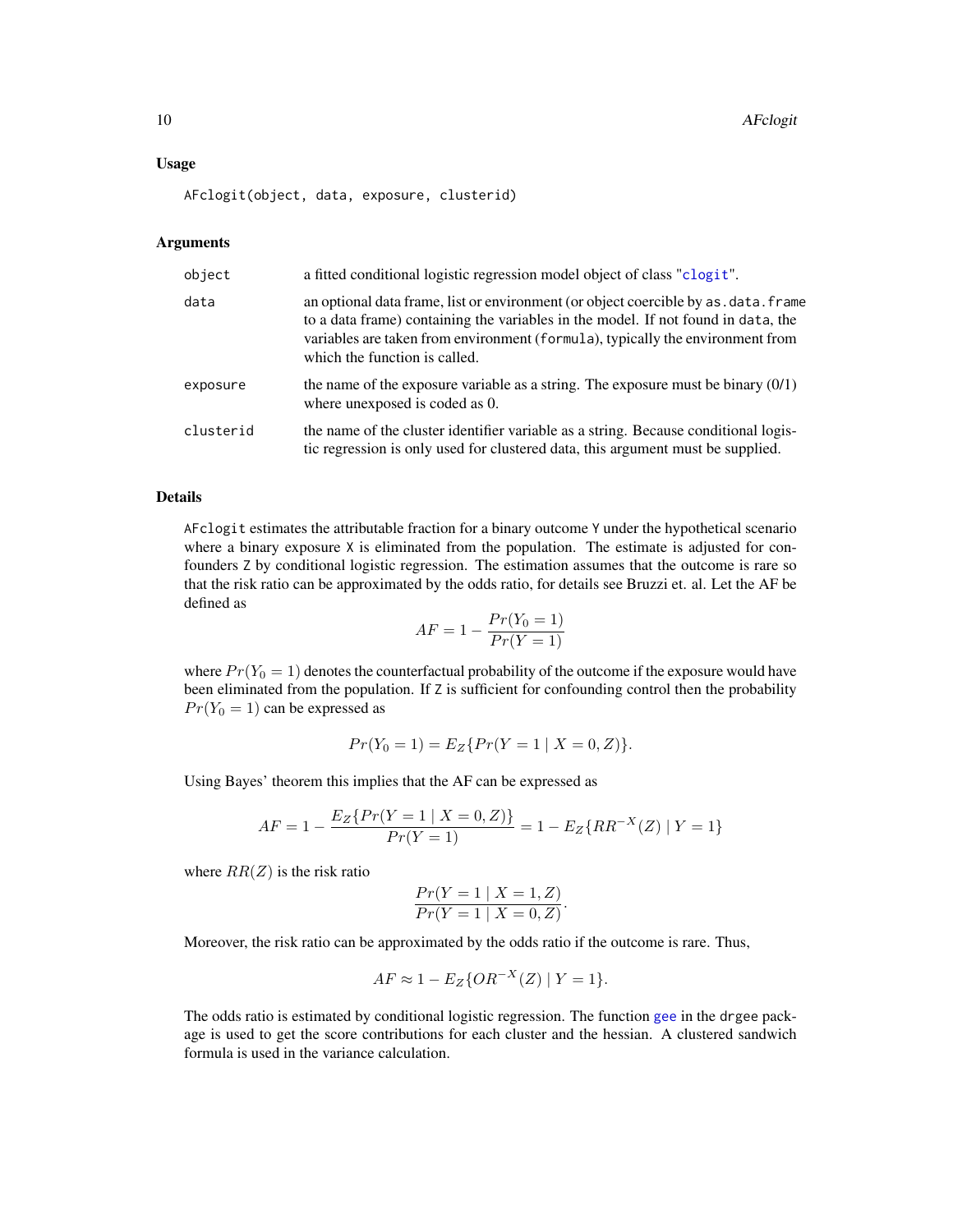#### <span id="page-10-0"></span>AFclogit 11

#### Value

| AF.est | estimated attributable fraction.                                                                                                                                                                                                                                     |
|--------|----------------------------------------------------------------------------------------------------------------------------------------------------------------------------------------------------------------------------------------------------------------------|
| AF.var | estimated variance of AF. est. The variance is obtained by combining the delta<br>methods with the sandwich formula.                                                                                                                                                 |
| log.or | a vector of the estimated log odds ratio for every individual. log. or contains<br>the estimated coefficient for the exposure variable X for every level of the con-<br>founder Z as specified by the user in the formula. If the model to be estimated<br><b>1S</b> |
|        | $logit\{Pr(Y=1 X,Z)\} = \alpha + \beta X + \gamma Z$                                                                                                                                                                                                                 |

then log. or is the estimate of  $\beta$ . If the model to be estimated is

 $logit\{Pr(Y=1|X,Z)\} = \alpha + \beta X + \gamma Z + \psi XZ$ 

then log.odds is the estimate of  $\beta + \psi Z$ .

# Author(s)

Elisabeth Dahlqwist, Arvid Sjölander

# References

Bruzzi, P., Green, S. B., Byar, D., Brinton, L. A., and Schairer, C. (1985). Estimating the population attributable risk for multiple risk factors using case-control data. *American Journal of Epidemiology* 122, 904-914.

#### See Also

[clogit](#page-0-0) used for fitting the conditional logistic regression model for matched case-control designs. For non-matched case-control designs see [AFglm](#page-13-1).

# Examples

```
expit \leftarrow function(x) 1 / (1 + exp( - x))
NN <- 1000000
n <- 500
# Example 1: matched case-control
# Duplicate observations in order to create a matched data sample
# Create an unobserved confounder U common for each pair of individuals
intercept <- -6
U \le - rnorm(n = NN)Z1 <- rnorm(n = NN)
Z2 \le - rnorm(n = NN)X1 \leq - rbinom(n = NN, size = 1, prob = expit(U + Z1))
X2 \le rbinom(n = NN, size = 1, prob = expit(U + Z2))
Y1 \le- rbinom(n = NN, size = 1, prob = expit(intercept + U + Z1 + X1))
Y2 <- rbinom(n = NN, size = 1, prob = expit(intercept + U + Z2 + X2))
# Select discordant pairs
discordant <- which(Y1!=Y2)
id \leq rep(1:n, 2)
```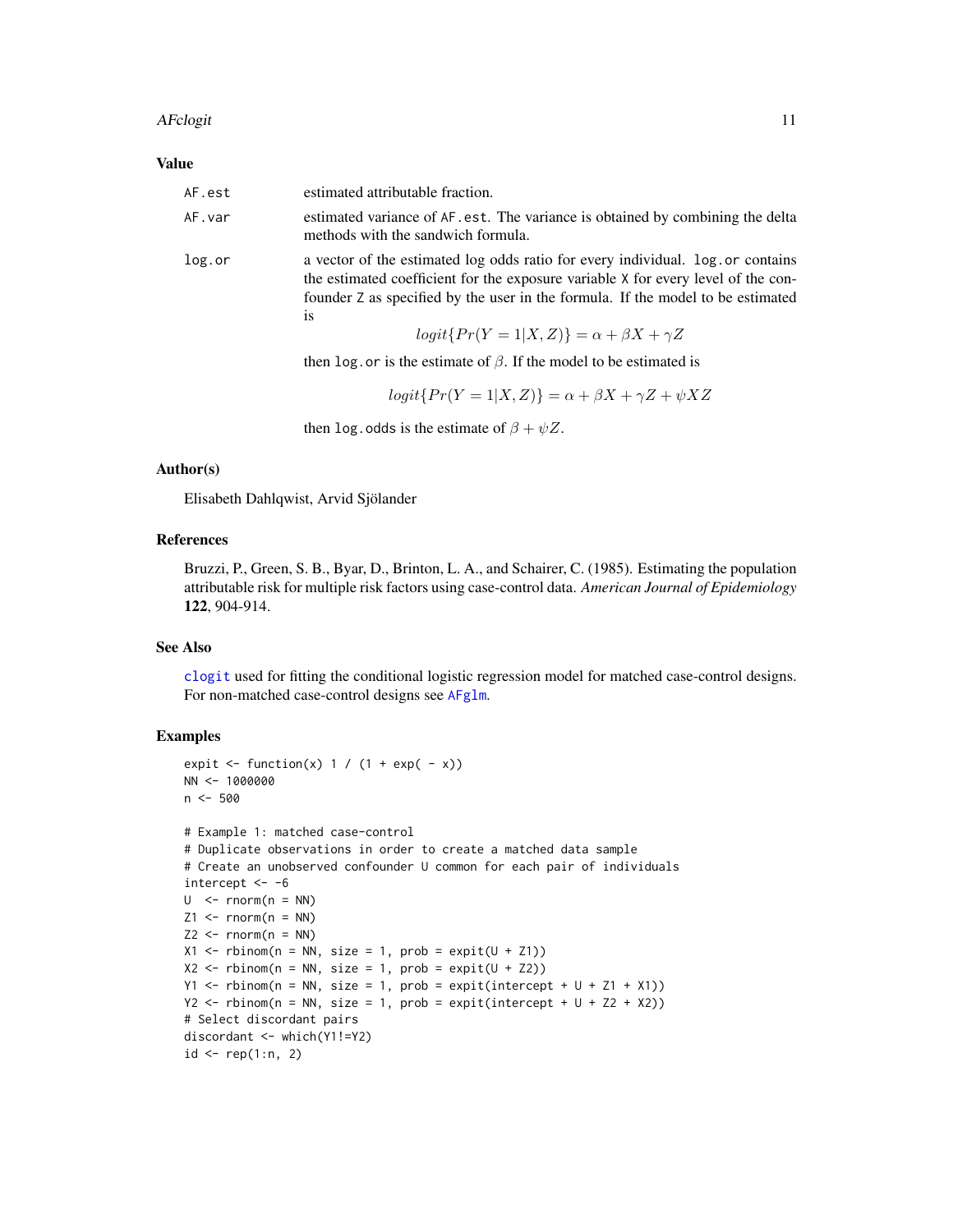```
# Sample from discordant pairs
incl \leq same sample(x = discordant, size = n, replace = TRUE)
data <- data.frame(id = id, Y = c(Y1[incl], Y2[incl]), X = c(X1[incl], X2[incl]),
                    Z = c(Z1[\text{incl}], Z2[\text{incl}]))# Fit a clogit object
fit \le clogit(formula = Y \sim X + Z + X \star Z + strata(id), data = data)
# Estimate the attributable fraction from the fitted conditional logistic regression
AFclogit_est <- AFclogit(fit, data, exposure = "X", clusterid="id")
```

```
summary(AFclogit_est)
```
<span id="page-11-1"></span>

| AFcoxph | Attributable fraction function based on a Cox Proportional Hazard re- |
|---------|-----------------------------------------------------------------------|
|         | gression model as a coxph object (commonly used for cohort sampling   |
|         | designs with time-to-event outcomes).                                 |

# Description

AFcoxph estimates the model-based adjusted attributable fraction function from a Cox Proportional Hazard regression model in form of a [coxph](#page-0-0) object. This model is commonly used for data from cohort sampling designs with time-to-event outcomes.

# Usage

AFcoxph(object, data, exposure, times, clusterid)

# Arguments

| object    | a fitted Cox Proportional Hazard regression model object of class "coxph".<br>Method for handling ties must be breslow since this is assumed in the calcu-<br>lation of the standard errors. No special terms such as cluster, strata and tt<br>is allowed in the formula for the fitted object. |
|-----------|--------------------------------------------------------------------------------------------------------------------------------------------------------------------------------------------------------------------------------------------------------------------------------------------------|
| data      | an optional data frame, list or environment (or object coercible by as . data. frame<br>to a data frame) containing the variables in the model. If not found in data, the<br>variables are taken from environment (formula), typically the environment from<br>which the function is called.     |
| exposure  | the name of the exposure variable as a string. The exposure must be binary $(0/1)$<br>where unexposed is coded as 0.                                                                                                                                                                             |
| times     | a scalar or vector of time points specified by the user for which the attributable<br>fraction function is estimated. If not specified the observed event times will be<br>used.                                                                                                                 |
| clusterid | the name of the cluster identifier variable as a string, if data are clustered. Cluster<br>robust standard errors will be calculated.                                                                                                                                                            |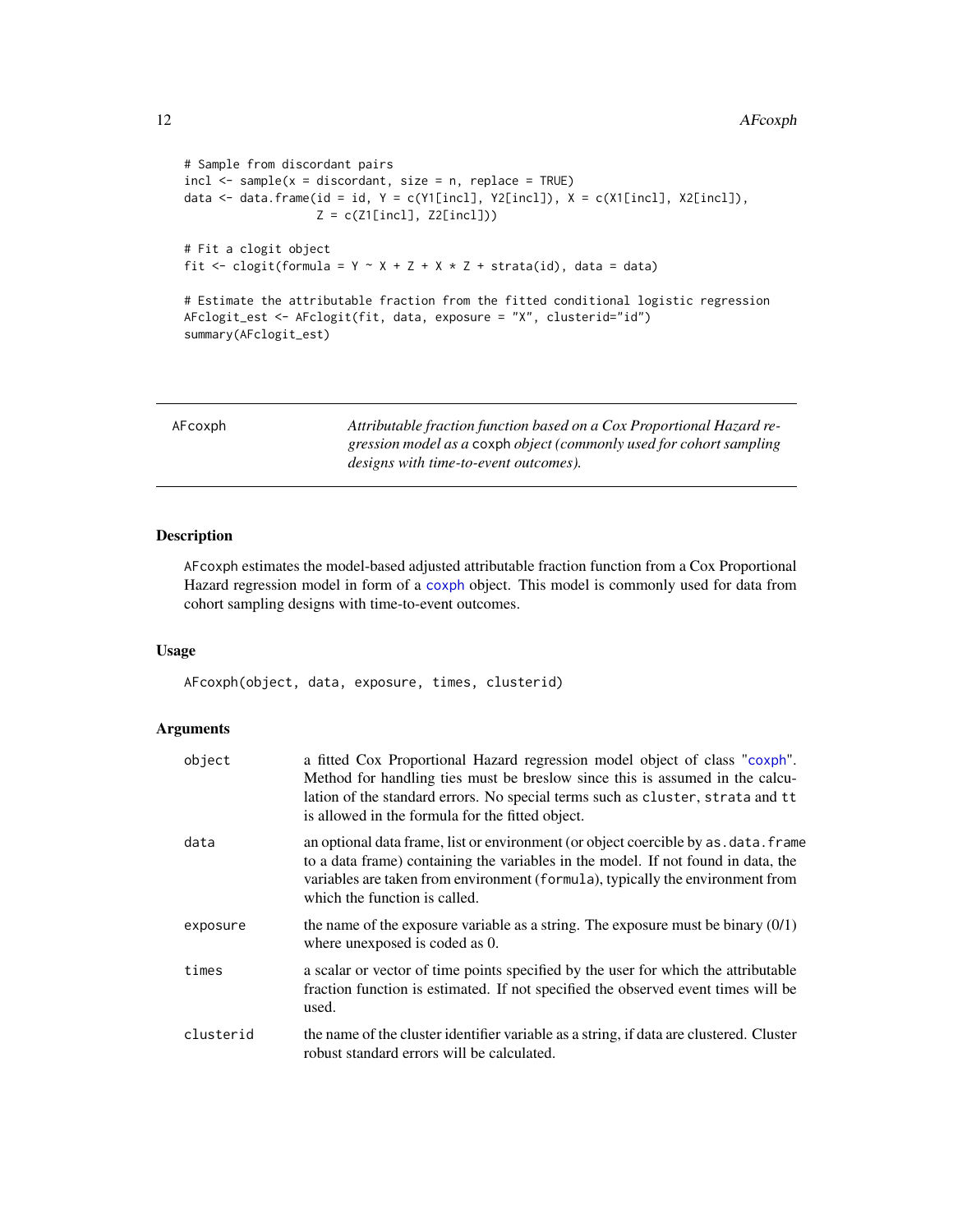#### <span id="page-12-0"></span>AFcoxph 13

#### Details

AFcoxph estimates the attributable fraction for a time-to-event outcome under the hypothetical scenario where a binary exposure X is eliminated from the population. The estimate is adjusted for confounders Z by the Cox proportional hazards model ([coxph](#page-0-0)). Let the AF function be defined as

$$
AF = 1 - \frac{\{1 - S_0(t)\}}{\{1 - S(t)\}}
$$

where  $S_0(t)$  denotes the counterfactual survival function for the event if the exposure would have been eliminated from the population at baseline and  $S(t)$  denotes the factual survival function. If Z is sufficient for confounding control, then  $S_0(t)$  can be expressed as  $E_Z\{S(t | X = 0, Z)\}\.$  The function uses a fitted Cox proportional hazards regression to estimate  $S(t | X = 0, Z)$ , and the marginal sample distribution of Z to approximate the outer expectation (Sjölander and Vansteelandt, 2014). If clusterid is supplied, then a clustered sandwich formula is used in all variance calculations.

#### Value

| AF.est | estimated attributable fraction function for every time point specified by times.                                   |
|--------|---------------------------------------------------------------------------------------------------------------------|
| AF.var | estimated variance of AF.est. The variance is obtained by combining the delta<br>methods with the sandwich formula. |
| S.est  | estimated factual survival function; $S(t)$ .                                                                       |
| S.var  | estimated variance of S. est. The variance is obtained by the sandwich formula.                                     |
| S0.est | estimated counterfactual survival function if exposure would be eliminated; $S_0(t)$ .                              |
| S0.var | estimated variance of SO. est. The variance is obtained by the sandwich for-<br>mula.                               |

#### Author(s)

Elisabeth Dahlqwist, Arvid Sjölander

#### References

Chen, L., Lin, D. Y., and Zeng, D. (2010). Attributable fraction functions for censored event times. *Biometrika* 97, 713-726.

Sjölander, A. and Vansteelandt, S. (2014). Doubly robust estimation of attributable fractions in survival analysis. *Statistical Methods in Medical Research*. doi: 10.1177/0962280214564003.

#### See Also

[coxph](#page-0-0) and [Surv](#page-0-0) used for fitting the Cox proportional hazards model.

#### Examples

```
# Simulate a sample from a cohort sampling design with time-to-event outcome
expit \le function(x) 1 / (1 + exp( - x))
n < -500time \leq c(\text{seq}(\text{from} = 0.2, \text{to} = 1, \text{by} = 0.2))
```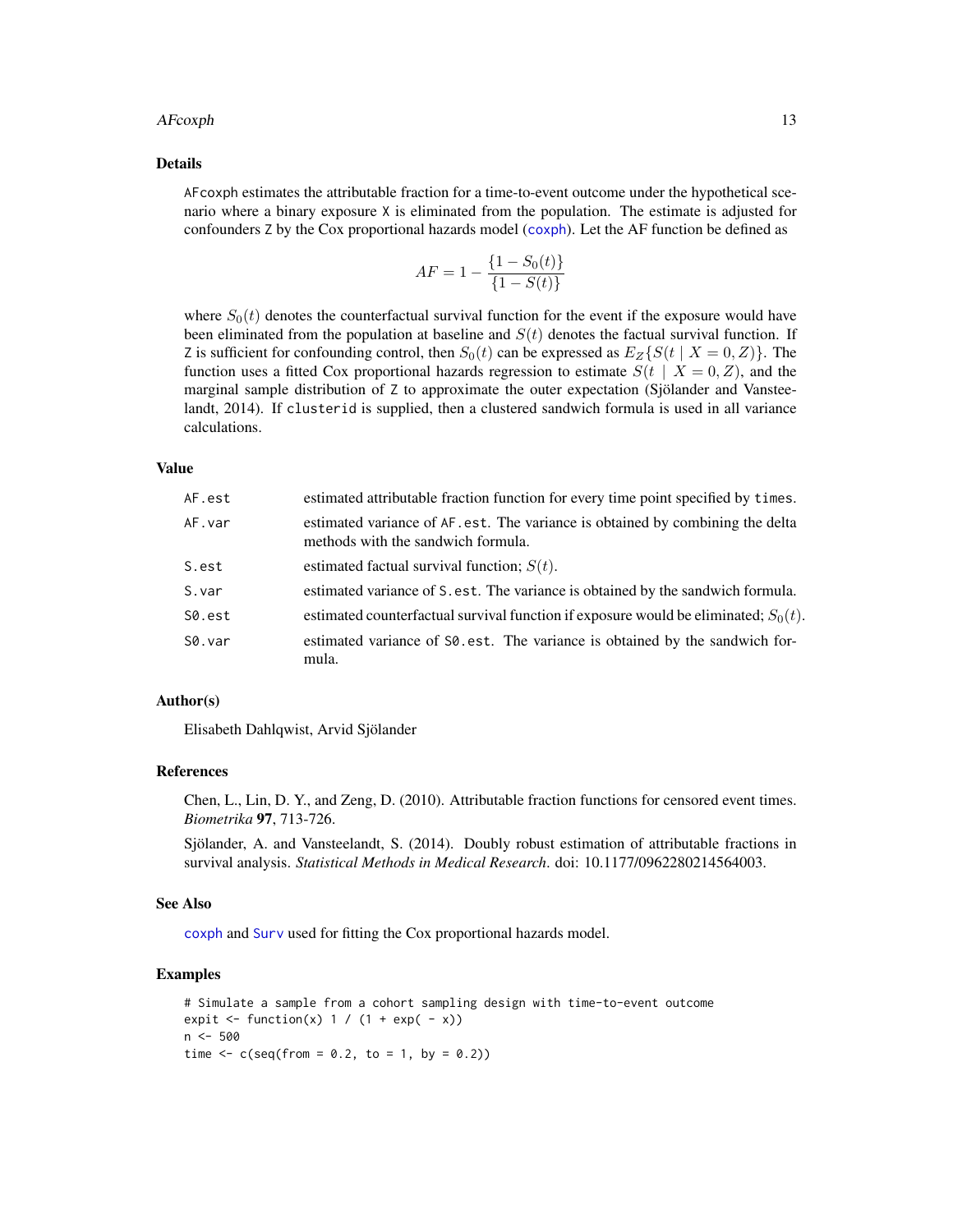```
Z \leq -rnorm(n = n)X \leq - rbinom(n = n, size = 1, prob = expit(Z))
Tim \leq rexp(n = n, rate = exp(X + Z))
C \leq -\text{resp}(n = n, \text{ rate} = \text{exp}(X + Z))Tobs \leq pmin(Tim, C)
D \le - as.numeric(Tobs \le C)
#Ties created by rounding
Tobs <- round(Tobs, digits = 2)
# Example 1: non clustered data from a cohort sampling design with time-to-event outcomes
data <- data.frame(Tobs, D, X, Z)
# Fit a Cox PH regression model
fit \leq coxph(formula = Surv(Tobs, D) \sim X + Z + X \star Z, data = data, ties="breslow")
# Estimate the attributable fraction from the fitted Cox PH regression model
AFcoxph_est <- AFcoxph(fit, data=data, exposure ="X", times = time)
summary(AFcoxph_est)
# Example 2: clustered data from a cohort sampling design with time-to-event outcomes
# Duplicate observations in order to create clustered data
id \leq rep(1:n, 2)data \le - data.frame(Tobs = c(Tobs, Tobs), D = c(D, D), X = c(X, X), Z = c(Z, Z), id = id)
# Fit a Cox PH regression model
fit \leq coxph(formula = Surv(Tobs, D) \sim X + Z + X \times Z, data = data, ties="breslow")
# Estimate the attributable fraction from the fitted Cox PH regression model
AFcoxph_clust <- AFcoxph(object = fit, data = data,
                          exposure = "X", times = time, clusterid = "id")
summary(AFcoxph_clust)
plot(AFcoxph_clust, CI = TRUE)
# Estimate the attributable fraction from the fitted Cox PH regression model, time unspecified
AFcoxph_clust_no_time <- AFcoxph(object = fit, data = data,
                          exposure = "X", clusterid = "id")
summary(AFcoxph_clust_no_time)
plot(AFcoxph_clust, CI = TRUE)
```
<span id="page-13-1"></span>AFglm *Attributable fraction estimation based on a logistic regression model from a* glm *object (commonly used for cross-sectional or case-control sampling designs).*

#### Description

AFglm estimates the model-based adjusted attributable fraction for data from a logistic regression model in the form of a [glm](#page-0-0) object. This model is commonly used for data from a cross-sectional or non-matched case-control sampling design.

<span id="page-13-0"></span>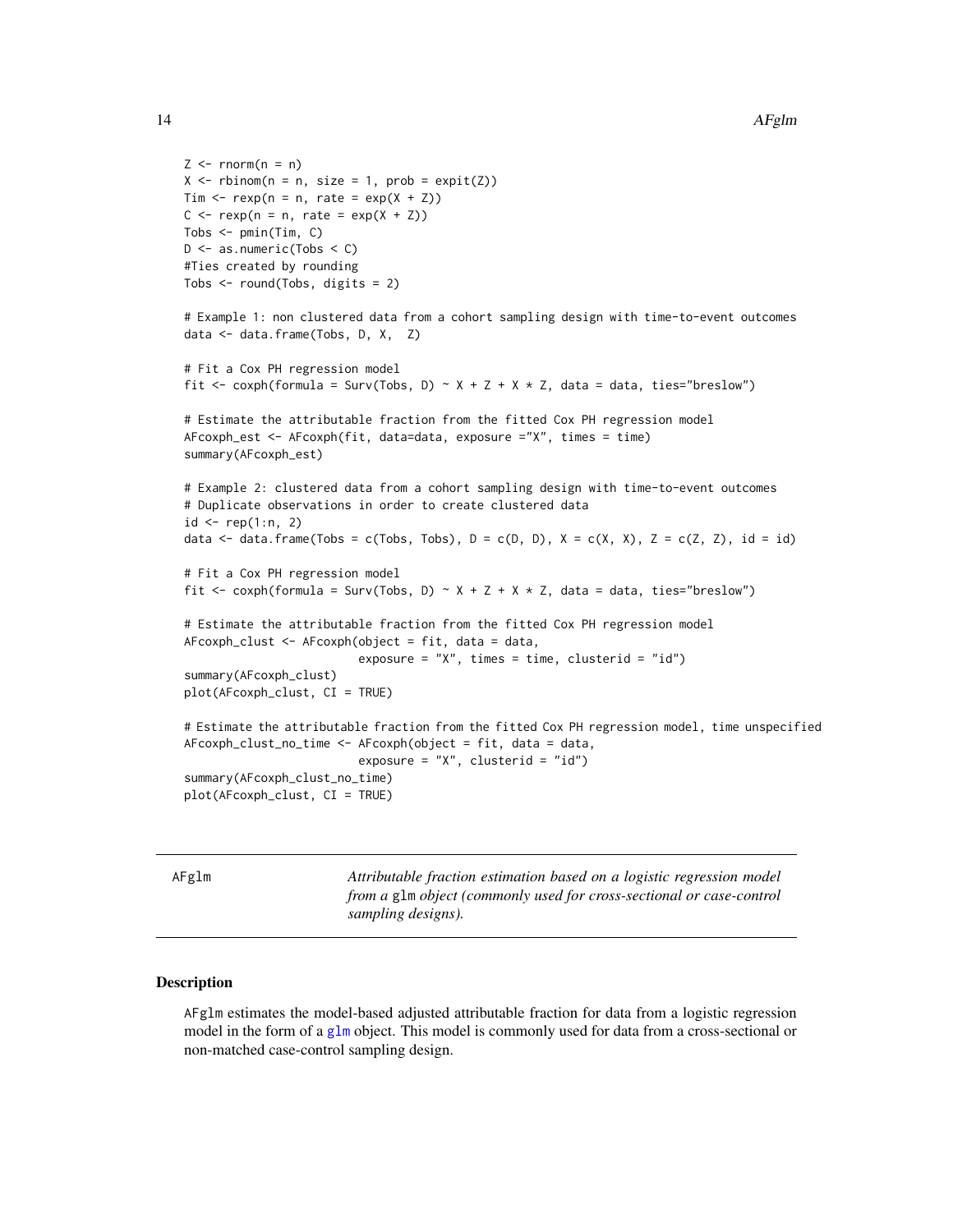#### <span id="page-14-0"></span> $AFglm$  15

# Usage

AFglm(object, data, exposure, clusterid, case.control = FALSE)

#### Arguments

| object       | a fitted logistic regression model object of class "glm".                                                                                                                                                                                                                                    |
|--------------|----------------------------------------------------------------------------------------------------------------------------------------------------------------------------------------------------------------------------------------------------------------------------------------------|
| data         | an optional data frame, list or environment (or object coercible by as . data. frame<br>to a data frame) containing the variables in the model. If not found in data, the<br>variables are taken from environment (formula), typically the environment from<br>which the function is called. |
| exposure     | the name of the exposure variable as a string. The exposure must be binary $(0/1)$<br>where unexposed is coded as 0.                                                                                                                                                                         |
| clusterid    | the name of the cluster identifier variable as a string, if data are clustered. Cluster<br>robust standard errors will be calculated.                                                                                                                                                        |
| case.control | can be set to TRUE if the data is from a non-matched case control study. By<br>default case. control is set to FALSE which is used for cross-sectional sampling<br>designs.                                                                                                                  |

# Details

AFglm estimates the attributable fraction for a binary outcome Y under the hypothetical scenario where a binary exposure X is eliminated from the population. The estimate is adjusted for confounders  $Z$  by logistic regression using the  $(g1m)$  function. The estimation strategy is different for cross-sectional and case-control sampling designs even if the underlying logististic regression model is the same. For cross-sectional sampling designs the AF can be defined as

$$
AF = 1 - \frac{Pr(Y_0 = 1)}{Pr(Y = 1)}
$$

where  $Pr(Y_0 = 1)$  denotes the counterfactual probability of the outcome if the exposure would have been eliminated from the population and  $Pr(Y = 1)$  denotes the factual probability of the outcome. If Z is sufficient for confounding control, then  $Pr(Y_0 = 1)$  can be expressed as  $E_Z\{Pr(Y = 1 |$  $X = 0, Z$ }. The function uses logistic regression to estimate  $Pr(Y = 1 | X = 0, Z)$ , and the marginal sample distribution of Z to approximate the outer expectation (Sjölander and Vansteelandt, 2012). For case-control sampling designs the outcome prevalence is fixed by sampling design and absolute probabilities (P.est and P0.est) can not be estimated. Instead adjusted log odds ratios (log.or) are estimated for each individual. This is done by setting case.control to TRUE. It is then assumed that the outcome is rare so that the risk ratio can be approximated by the odds ratio. For case-control sampling designs the AF be defined as (Bruzzi et. al)

$$
AF = 1 - \frac{Pr(Y_0 = 1)}{Pr(Y = 1)}
$$

where  $Pr(Y_0 = 1)$  denotes the counterfactual probability of the outcome if the exposure would have been eliminated from the population. If Z is sufficient for confounding control then the probability  $Pr(Y_0 = 1)$  can be expressed as

$$
Pr(Y_0 = 1) = E_Z\{Pr(Y = 1 \mid X = 0, Z)\}.
$$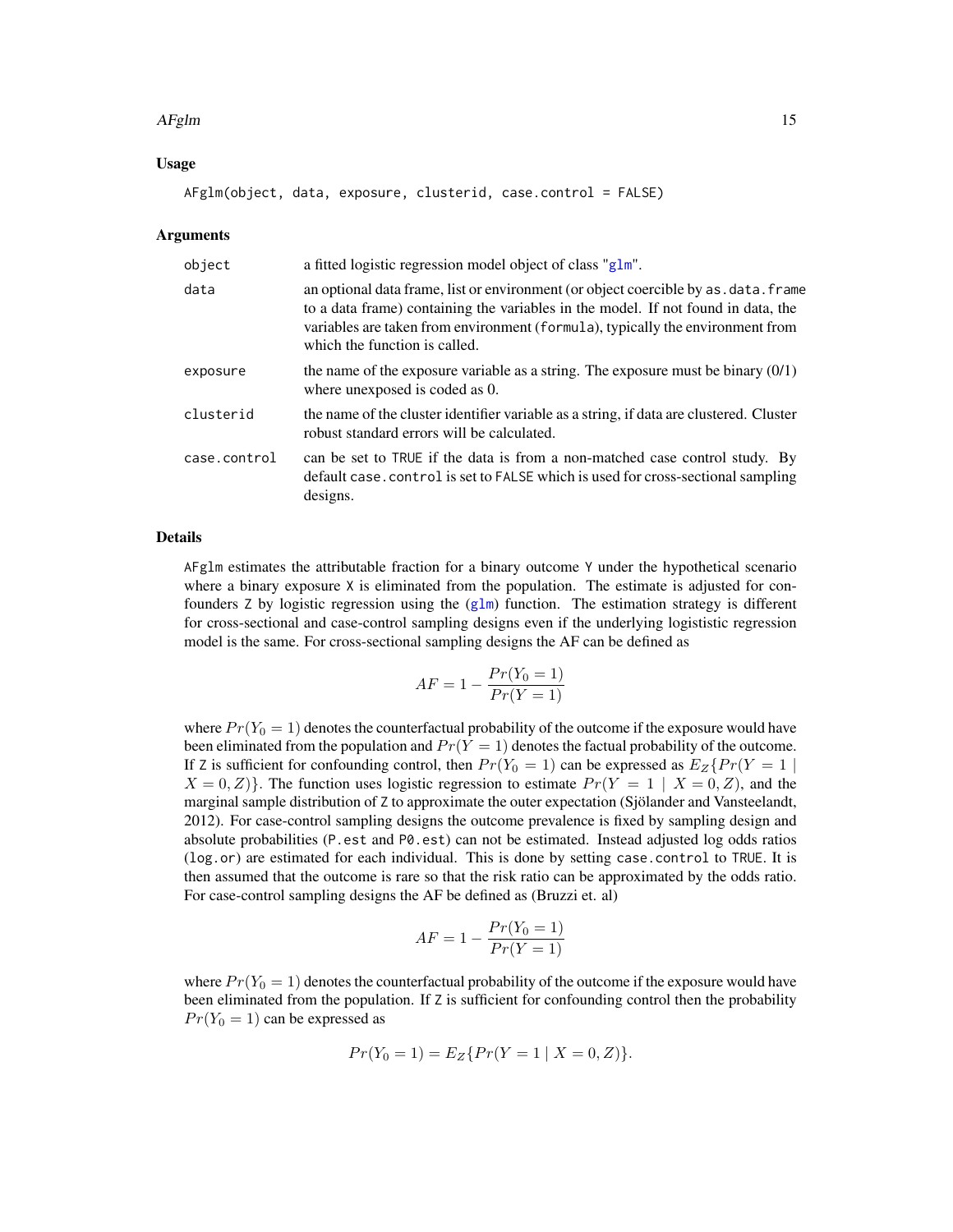Using Bayes' theorem this implies that the AF can be expressed as

$$
AF = 1 - \frac{E_Z\{Pr(Y=1 \mid X=0,Z)\}}{Pr(Y=1)} = 1 - E_Z\{RR^{-X}(Z) \mid Y=1\}
$$

where  $RR(Z)$  is the risk ratio

$$
\frac{Pr(Y = 1 | X = 1, Z)}{Pr(Y = 1 | X = 0, Z)}.
$$

Moreover, the risk ratio can be approximated by the odds ratio if the outcome is rare. Thus,

$$
AF \approx 1 - E_Z\{OR^{-X}(Z) \mid Y = 1\}.
$$

If clusterid is supplied, then a clustered sandwich formula is used in all variance calculations.

#### Value

| AF.est | estimated attributable fraction.                                                                                                                                                                                                                                                                                                      |
|--------|---------------------------------------------------------------------------------------------------------------------------------------------------------------------------------------------------------------------------------------------------------------------------------------------------------------------------------------|
| AF.var | estimated variance of AF.est. The variance is obtained by combining the delta<br>method with the sandwich formula.                                                                                                                                                                                                                    |
| P.est  | estimated factual proportion of cases; $Pr(Y = 1)$ . Returned by default when<br>$casecontrol = FALSE.$                                                                                                                                                                                                                               |
| P.var  | estimated variance of P. est. The variance is obtained by the sandwich formula.<br>Returned by default when case.control = $FALSE.$                                                                                                                                                                                                   |
| P0.est | estimated counterfactual proportion of cases if exposure would be eliminated;<br>$Pr(Y_0 = 1)$ . Returned by default when case.control = FALSE.                                                                                                                                                                                       |
| P0.var | estimated variance of PO. est. The variance is obtained by the sandwich for-<br>mula. Returned by default when case . control $=$ FALSE.                                                                                                                                                                                              |
| log.or | a vector of the estimated log odds ratio for every individual. log.or contains<br>the estimated coefficient for the exposure variable X for every level of the con-<br>founder Z as specified by the user in the formula. If the model to be estimated<br>is                                                                          |
|        | $\cdots$ (i.e. $\cdots$ ) $\cdots$ ) $\cdots$ ) $\cdots$ ) $\cdots$ $\cdots$ $\cdots$ $\cdots$ $\cdots$ $\cdots$ $\cdots$ $\cdots$ $\cdots$ $\cdots$ $\cdots$ $\cdots$ $\cdots$ $\cdots$ $\cdots$ $\cdots$ $\cdots$ $\cdots$ $\cdots$ $\cdots$ $\cdots$ $\cdots$ $\cdots$ $\cdots$ $\cdots$ $\cdots$ $\cdots$ $\cdots$ $\cdots$ $\cd$ |

$$
logit\{Pr(Y=1|X,Z)\} = \alpha + \beta X + \gamma Z
$$

then log.or is the estimate of  $\beta$ . If the model to be estimated is

$$
logit\{Pr(Y=1|X,Z)\} = \alpha + \beta X + \gamma Z + \psi XZ
$$

then log.odds is the estimate of  $\beta + \psi Z$ . Only returned if argument case.control is set to TRUE.

# Author(s)

Elisabeth Dahlqwist, Arvid Sjölander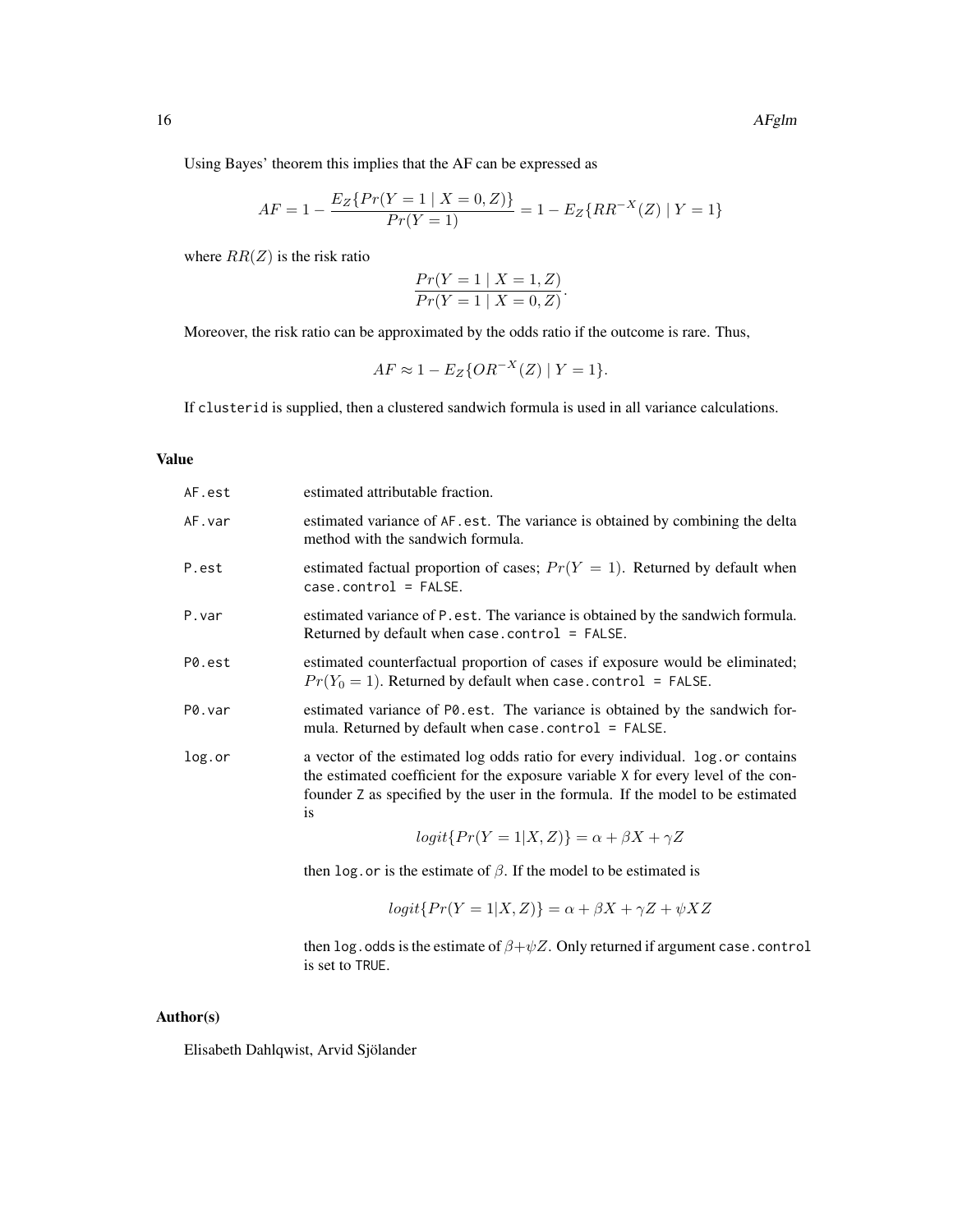#### <span id="page-16-0"></span> $AFglm$  17

#### References

Bruzzi, P., Green, S. B., Byar, D., Brinton, L. A., and Schairer, C. (1985). Estimating the population attributable risk for multiple risk factors using case-control data. *American Journal of Epidemiology* 122, 904-914.

Greenland, S. and Drescher, K. (1993). Maximum Likelihood Estimation of the Attributable Fraction from logistic Models. *Biometrics* 49, 865-872.

Sjölander, A. and Vansteelandt, S. (2011). Doubly robust estimation of attributable fractions. *Biostatistics* 12, 112-121.

# See Also

[glm](#page-0-0) used for fitting the logistic regression model. For conditional logistic regression (commonly for data from a matched case-control sampling design) see [AFclogit](#page-8-1).

# Examples

# Simulate a cross-sectional sample

```
expit \le function(x) 1 / (1 + exp( - x))
n < -1000Z \leq -rnorm(n = n)X \leq - rbinom(n = n, size = 1, prob = expit(Z))
Y \leq -r \text{binom}(n = n, \text{ size} = 1, \text{ prob} = \text{expit}(Z + X))# Example 1: non clustered data from a cross-sectional sampling design
data <- data.frame(Y, X, Z)
# Fit a glm object
fit <- glm(formula = Y ~ X + Z + X * Z, family = binomial, data = data)
# Estimate the attributable fraction from the fitted logistic regression
AFglm_est <- AFglm(object = fit, data = data, exposure = "X")
summary(AFglm_est)
# Example 2: clustered data from a cross-sectional sampling design
# Duplicate observations in order to create clustered data
id \leq rep(1:n, 2)data \le data.frame(id = id, Y = c(Y, Y), X = c(X, X), Z = c(Z, Z))
# Fit a glm object
fit \leq glm(formula = Y \sim X + Z + X \star Z, family = binomial, data = data)
# Estimate the attributable fraction from the fitted logistic regression
AFglm_clust <- AFglm(object = fit, data = data,
                          exposure = ''X'', clusterid = ''id')
summary(AFglm_clust)
# Example 3: non matched case-control
# Simulate a sample from a non matched case-control sampling design
```
# Make the outcome a rare event by setting the intercept to -6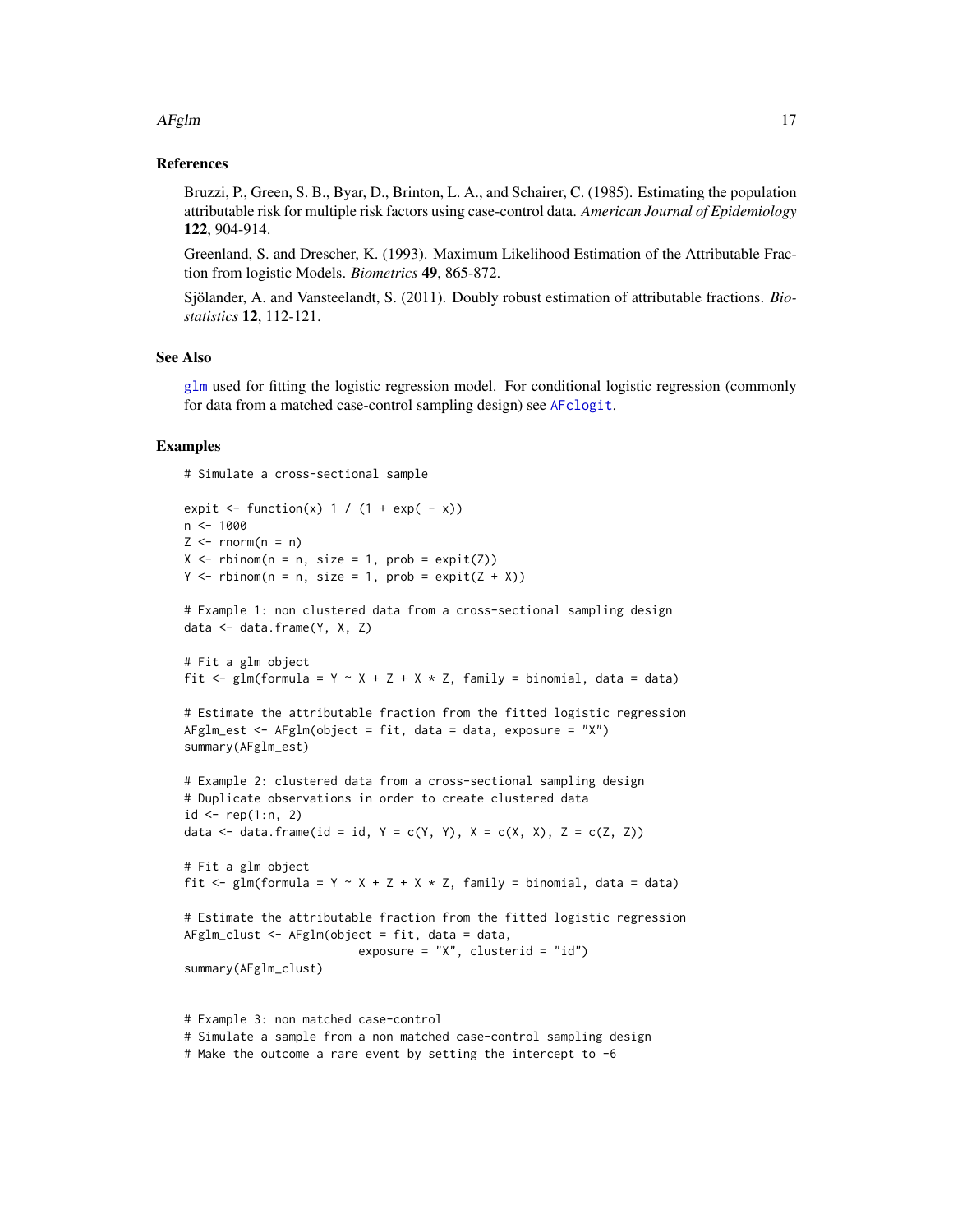```
expit \le function(x) 1 / (1 + exp( - x))
NN <- 1000000
n < -500intercept < -6Z \le - rnorm(n = NN)X \leq - rbinom(n = NN, size = 1, prob = expit(Z))
Y \leq - rbinom(n = NN, size = 1, prob = expit(intercept + X + Z))
population <- data.frame(Z, X, Y)
Case <- which(population$Y == 1)
Control <- which(population$Y == 0)
# Sample cases and controls from the population
case <- sample(Case, n)
control <- sample(Control, n)
data <- population[c(case, control), ]
# Fit a glm object
fit <- glm(formula = Y \sim X + Z + X + Z, family = binomial, data = data)
# Estimate the attributable fraction from the fitted logistic regression
AFglm_est_cc <- AFglm(object = fit, data = data, exposure = "X", case.control = TRUE)
summary(AFglm_est_cc)
```
<span id="page-17-1"></span>

|  | AFivg1m |
|--|---------|
|  |         |

Attributable fraction function based on Instrumental Variables (IV) re*gression as an* [ivglm](#page-0-0) *object in the* ivtools *package.*

# Description

AFivglm estimates the model-based adjusted attributable fraction from a Instrumental Variable regression from a [ivglm](#page-0-0) object. The IV regression can be estimated by either G-estimation or Two Stage estimation for a binary exposure and outcome.

#### Usage

```
AFivglm(object, data)
```
#### Arguments

| object | a fitted Instrumental Variable regression of class "ivglm".                                                                                                                                                                                                                                  |
|--------|----------------------------------------------------------------------------------------------------------------------------------------------------------------------------------------------------------------------------------------------------------------------------------------------|
| data   | an optional data frame, list or environment (or object coercible by as . data. frame<br>to a data frame) containing the variables in the model. If not found in data, the<br>variables are taken from environment (formula), typically the environment from<br>which the function is called. |

<span id="page-17-0"></span>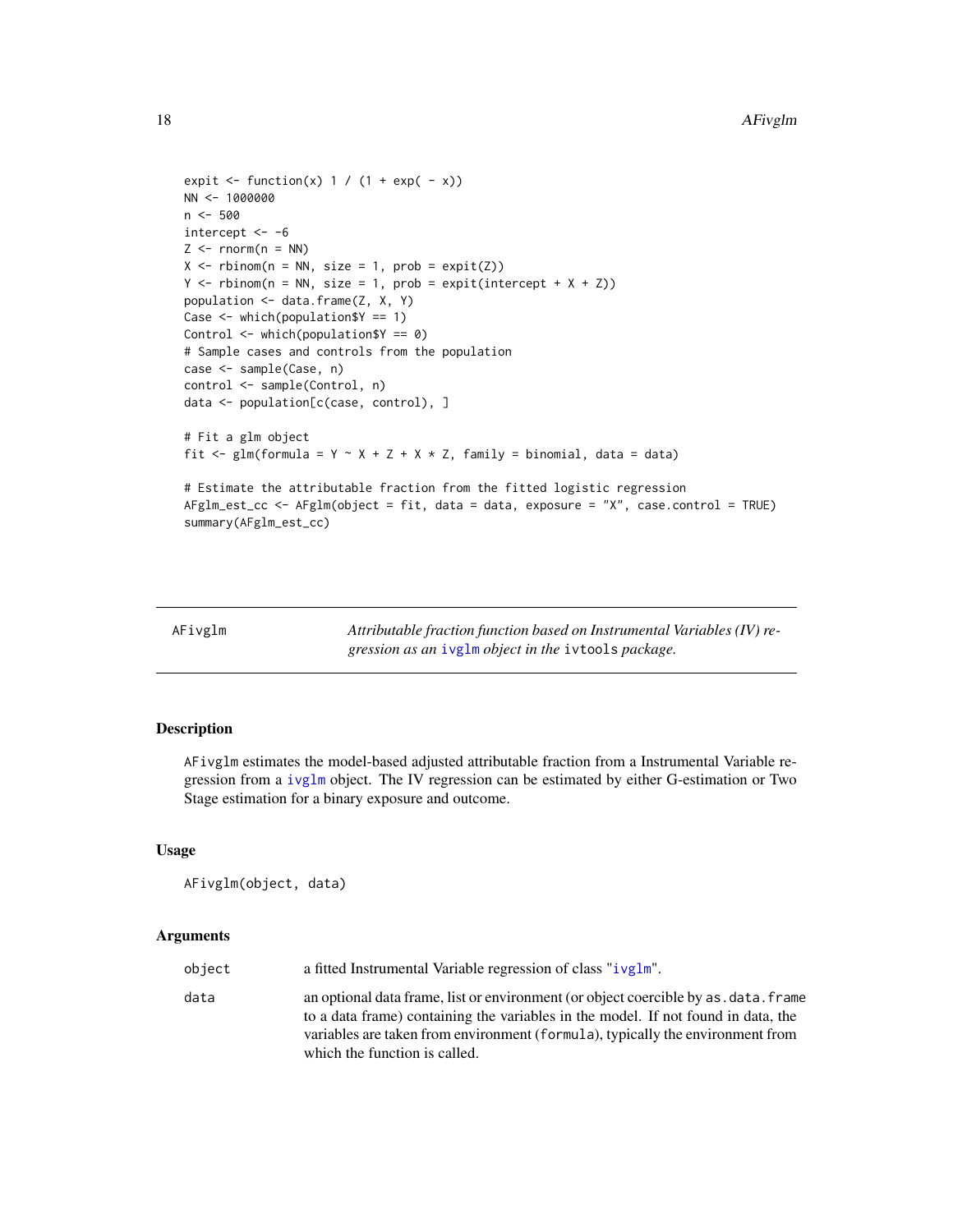#### <span id="page-18-0"></span>AFivglm and the contract of the contract of the contract of the contract of the contract of the contract of the contract of the contract of the contract of the contract of the contract of the contract of the contract of th

### Details

AFivglm estimates the attributable fraction for an IV regression under the hypothetical scenario where a binary exposure X is eliminated from the population. The estimate can be adjusted for IV-outcome confounders  $\mathsf L$  in the [ivglm](#page-0-0) function. Let the AF function be defined as

$$
AF = 1 - \frac{Pr(Y_0 = 1)}{Pr(Y = 1)}
$$

where  $Pr(Y_0 = 1)$  denotes the counterfactual outcome prevalence had everyone been unexposed and  $Pr(Y = 1)$  denotes the factual outcome prevalence. If the instrument Z is valid, conditional on covariates L, i.e. fulfills the IV assumptions 1) the IV should have a (preferably strong) association with the exposure, 2) the effect of the IV on the outcome should only go through the exposure and 3) the IV-outcome association should be unconfounded (Imbens and Angrist, 1994) then  $Pr(Y_0 = 1)$ can be estimated.

# Value

| AF.est | estimated attributable fraction.                                                                                     |
|--------|----------------------------------------------------------------------------------------------------------------------|
| AF.var | estimated variance of AF. est. The variance is obtained by combining the delta<br>methods with the sandwich formula. |

#### Author(s)

Elisabeth Dahlqwist, Arvid Sjölander

#### References

Dahlqwist E., Kutalik Z., Sjölander, A. (2019). Using Instrumental Variables to estimate the attributable fraction. *Manuscript*.

#### See Also

[ivglm](#page-0-0) used for fitting the causal risk ratio or odds ratio using the G-estimator or Two stage estimator.

#### Examples

```
# Example 1
set.seed(2)
n < -5000## parameter a0 determines the outcome prevalence
a0 < -4psi.true <- 1
1 <- rbinom(n, 1, 0.5)
u <- rbinom(n, 1, 0.5)
z <- rbinom(n, 1, plogis(a0))
x <- rbinom(n, 1, plogis(a0+3*z+ u))
y <- rbinom(n, 1, exp(a0+psi.true*x+u))
d \leftarrow data-frame(z, u, x, y, 1)## Outcome prevalence
mean(d$y)
```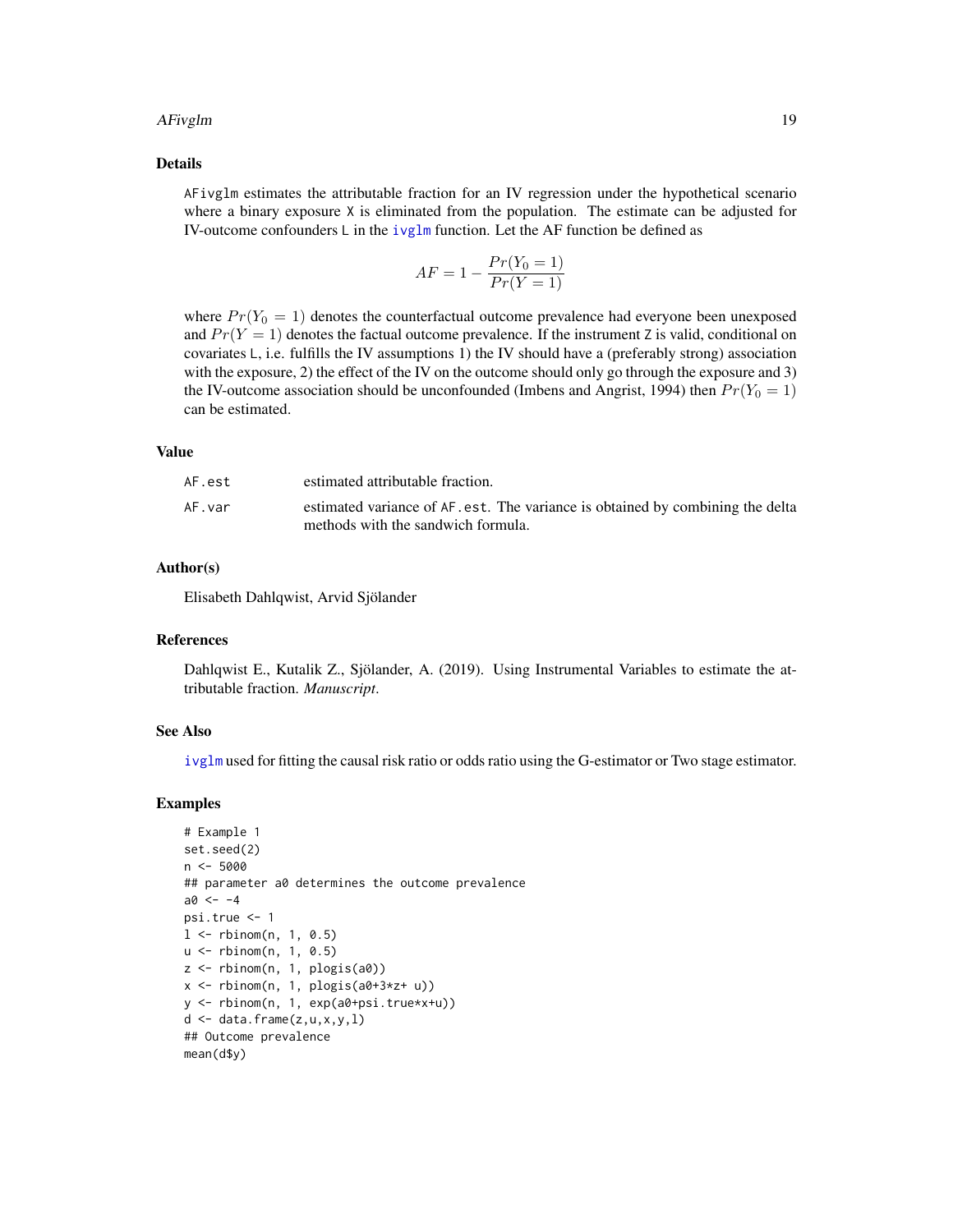```
####### G-estimation
## log CRR
fitz.l <- glm(z~1, family=binomial, data=d)
gest_log <- ivglm(estmethod="g", X="x", Y="y",
                  fitZ.L=fitz.l, data=d, link="log")
AFgestlog <- AFivglm(gest_log, data=d)
summary(AFgestlog)
## log COR
## Associational model, saturated
fit_y <- glm(y~x+z+x*z, family="binomial", data=d)
## Estimations of COR and AF
gest_logit <- ivglm(estmethod="g", X="x", Y="y",
                    fitZ.L=fitz.l, fitY.LZX=fit_y,
                    data=d, link="logit")
AFgestlogit <- AFivglm(gest_logit, data = d)
summary(AFgestlogit)
####### TS estimation
## log CRR
# First stage
fitx <- glm(x ~ z, family=binomial, data=d)
# Second stage
fity <- glm(y ~ x, family=poisson, data=d)
## Estimations of CRR and AF
TSlog <- ivglm(estmethod="ts", X="x", Y="y",
               fitY.LX=fity, fitX.LZ=fitx, data=d, link="log")
AFtslog <- AFivglm(TSlog, data=d)
summary(AFtslog)
## log COR
# First stage
fitx_logit <- glm(x ~ z, family=binomial, data=d)
# Second stage
fity_logit <- glm(y ~ x, family=binomial, data=d)
## Estimations of COR and AF
TSlogit <- ivglm(estmethod="ts", X="x", Y="y",
                 fitY.LX=fity_logit, fitX.LZ=fitx_logit,
                  data=d, link="logit")
AFtslogit <- AFivglm(TSlogit, data=d)
summary(AFtslogit)
## Example 2: IV-outcome confounding by L
####### G-estimation
## log CRR
fitz.l <- glm(z~l, family=binomial, data=d)
gest_log <- ivglm(estmethod="g", X="x", Y="y",
                  fitZ.L=fitz.l, data=d, link="log")
AFgestlog <- AFivglm(gest_log, data=d)
summary(AFgestlog)
```
## log COR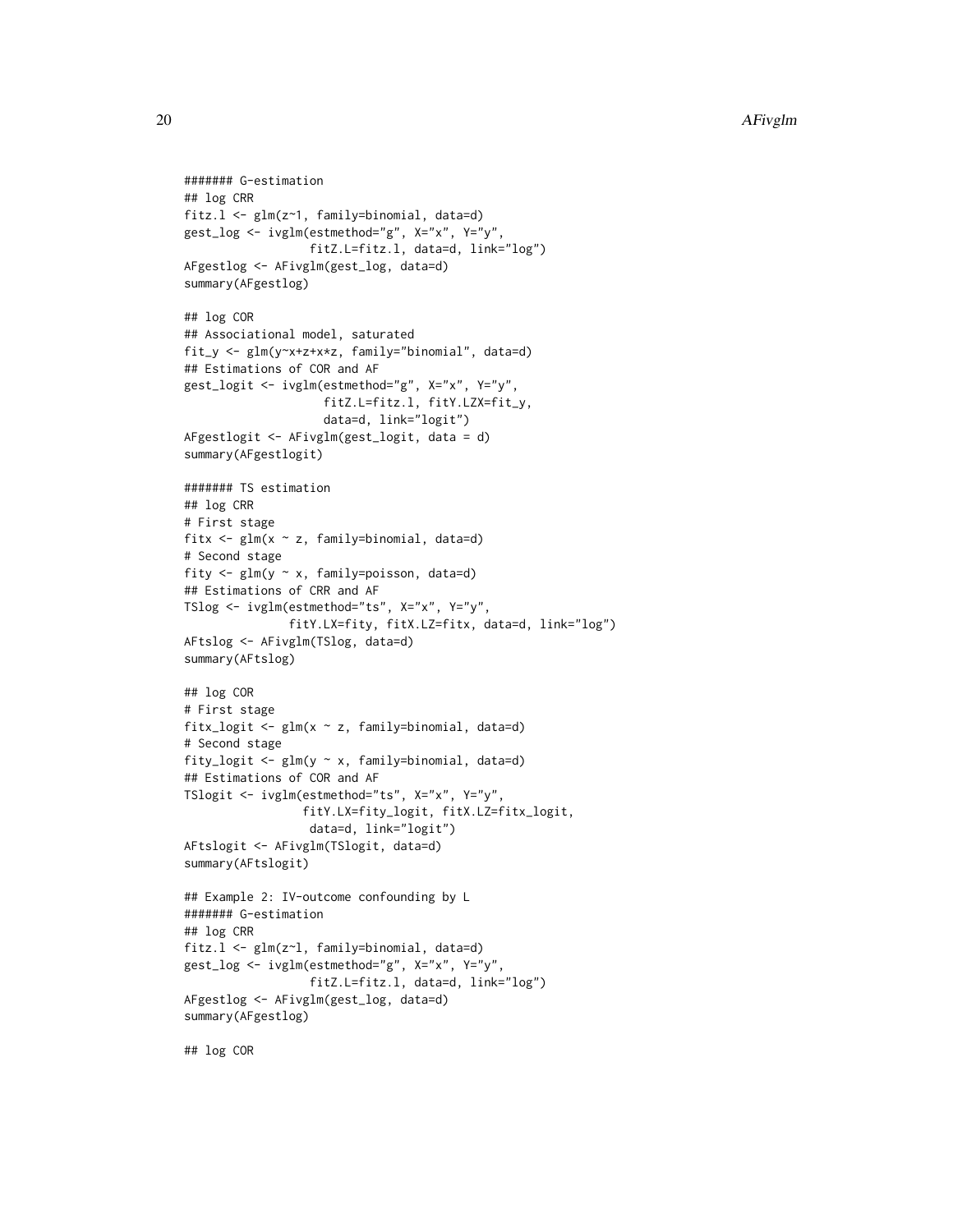# <span id="page-20-0"></span>AFparfrailty 21

```
## Associational model
fit_y <- glm(y~x+z+l+x*z+x*l+z*l, family="binomial", data=d)
## Estimations of COR and AF
gest_logit <- ivglm(estmethod="g", X="x", Y="y",
                    fitZ.L=fitz.l, fitY.LZX=fit_y,
                    data=d, link="logit")
AFgestlogit <- AFivglm(gest_logit, data = d)
summary(AFgestlogit)
####### TS estimation
## log CRR
# First stage
fitx \leq glm(x \sim z+l, family=binomial, data=d)
# Second stage
fity <- glm(y ~ x+l, family=poisson, data=d)
## Estimations of CRR and AF
TSlog <- ivglm(estmethod="ts", X="x", Y="y",
               fitY.LX=fity, fitX.LZ=fitx, data=d,
               link="log")
AFtslog <- AFivglm(TSlog, data=d)
summary(AFtslog)
## log COR
# First stage
fitx_logit <- glm(x ~ z+l, family=binomial, data=d)
# Second stage
fity_logit <- glm(y \sim x+1, family=binomial, data=d)
## Estimations of COR and AF
TSlogit <- ivglm(estmethod="ts", X="x", Y="y",
                 fitY.LX=fity_logit, fitX.LZ=fitx_logit,
                 data=d, link="logit")
AFtslogit <- AFivglm(TSlogit, data=d)
summary(AFtslogit)
```
<span id="page-20-1"></span>

| AFparfrailty | Attributable fraction function based on a Weibull gamma-frailty model |
|--------------|-----------------------------------------------------------------------|
|              | as a parfrailty object (commonly used for cohort sampling family      |
|              | designs with time-to-event outcomes).                                 |

#### Description

AFparfrailty estimates the model-based adjusted attributable fraction function from a shared Weibull gamma-frailty model in form of a [parfrailty](#page-0-0) object. This model is commonly used for data from cohort sampling familty designs with time-to-event outcomes.

### Usage

```
AFparfrailty(object, data, exposure, times, clusterid)
```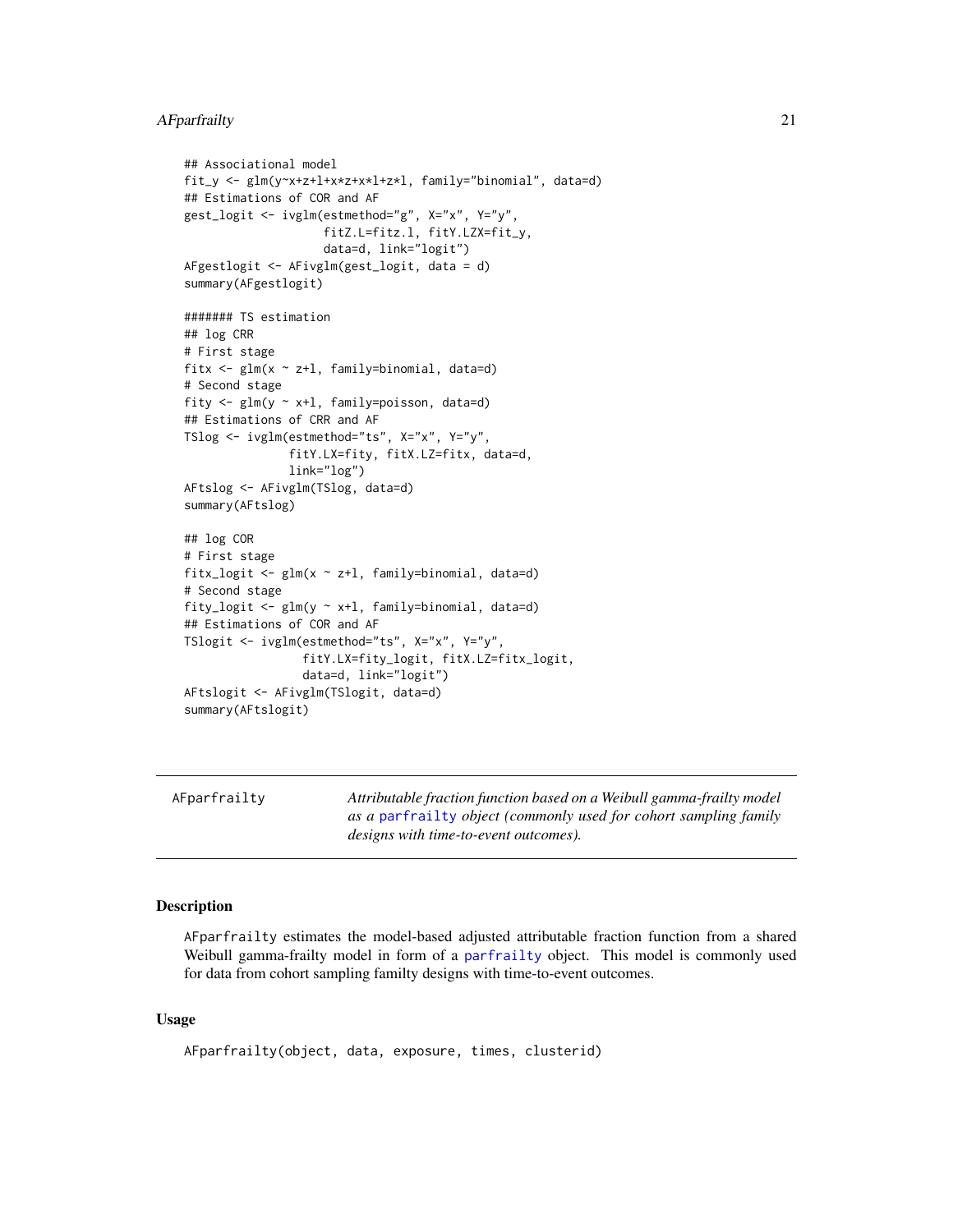#### Arguments

| object    | a fitted Weibull gamma-parfrailty object of class "parfrailty".                                                                                                                                                                                                                              |
|-----------|----------------------------------------------------------------------------------------------------------------------------------------------------------------------------------------------------------------------------------------------------------------------------------------------|
| data      | an optional data frame, list or environment (or object coercible by as . data. frame<br>to a data frame) containing the variables in the model. If not found in data, the<br>variables are taken from environment (formula), typically the environment from<br>which the function is called. |
| exposure  | the name of the exposure variable as a string. The exposure must be binary $(0/1)$<br>where unexposed is coded as 0.                                                                                                                                                                         |
| times     | a scalar or vector of time points specified by the user for which the attributable<br>fraction function is estimated. If not specified the observed death times will be<br>used.                                                                                                             |
| clusterid | the name of the cluster identifier variable as a string, if data are clustered.                                                                                                                                                                                                              |

# Details

AFparfrailty estimates the attributable fraction for a time-to-event outcome under the hypothetical scenario where a binary exposure X is eliminated from the population. The estimate is adjusted for confounders Z by the shared frailty model ([parfrailty](#page-0-0)). The baseline hazard is assumed to follow a Weibull distribution and the unobserved shared frailty effects U are assumed to be gamma distributed. Let the AF function be defined as

$$
AF = 1 - \frac{\{1 - S_0(t)\}}{\{1 - S(t)\}}
$$

where  $S_0(t)$  denotes the counterfactual survival function for the event if the exposure would have been eliminated from the population at baseline and  $S(t)$  denotes the factual survival function. If Z and U are sufficient for confounding control, then  $S_0(t)$  can be expressed as  $E_Z\{S(t | X = 0, Z)\}\.$ The function uses a fitted Weibull gamma-frailty model to estimate  $S(t | X = 0, Z)$ , and the marginal sample distribution of Z to approximate the outer expectation. A clustered sandwich formula is used in all variance calculations.

# Value

| AF.est | estimated attributable fraction function for every time point specified by times.                                   |
|--------|---------------------------------------------------------------------------------------------------------------------|
| AF.var | estimated variance of AF.est. The variance is obtained by combining the delta<br>methods with the sandwich formula. |
| S.est  | estimated factual survival function; $S(t)$ .                                                                       |
| S.var  | estimated variance of S. est. The variance is obtained by the sandwich formula.                                     |
| S0.est | estimated counterfactual survival function if exposure would be eliminated; $S_0(t)$ .                              |
| S0.var | estimated variance of S0.est. The variance is obtained by the sandwich for-<br>mula.                                |

# Author(s)

Elisabeth Dahlqwist, Arvid Sjölander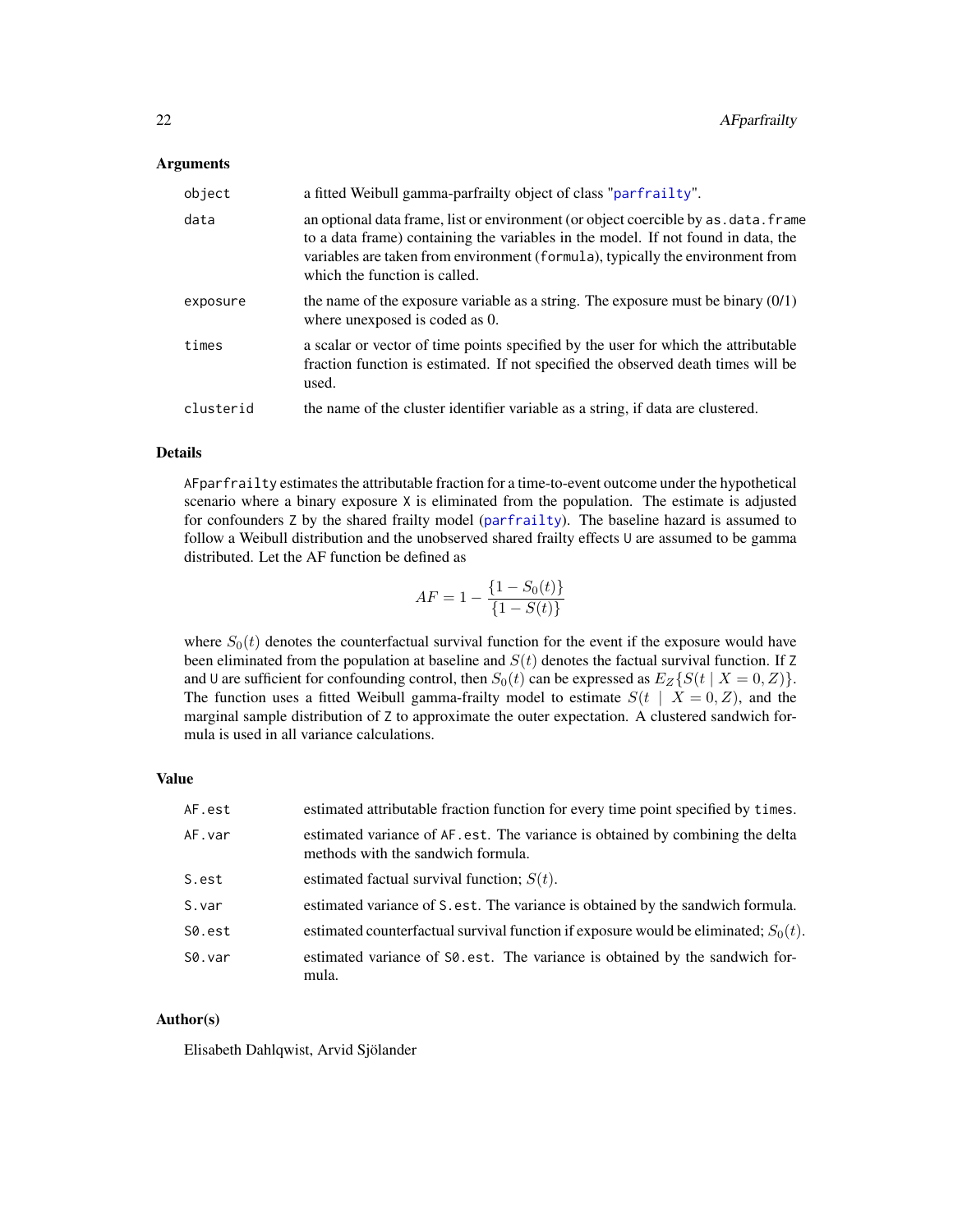#### <span id="page-22-0"></span>clslowbwt 23

#### See Also

[parfrailty](#page-0-0) used for fitting the Weibull gamma-frailty and [stdParfrailty](#page-0-0) used for standardization of a parfrailty object.

#### Examples

```
# Example 1: clustered data with frailty U
expit \le function(x) 1 / (1 + exp( - x))
n < -100m < -2alpha <-1.5eta <- 1
phi \leq -0.5beta <-1id \leftarrow rep(1:n, each=m)U \leq -\text{rep}(\text{rgamma}(n, \text{shape} = 1 / \text{phi}, \text{scale} = \text{phi}), \text{each} = \text{m})Z \le rnorm(n * m)
X \le rbinom(n * m, size = 1, prob = expit(Z))
# Reparametrize scale as in rweibull function
weibull.scale <- alpha / (U * exp(beta * X)) ^ (1 / eta)
t <- rweibull(n * m, shape = eta, scale = weibull.scale)
# Right censoring
c <- runif(n * m, 0, 10)
delta \leq as.numeric(t \leq c)
t \leq -\text{pmin}(t, c)data <- data.frame(t, delta, X, Z, id)
# Fit a parfrailty object
library(stdReg)
fit <- parfrailty(formula = Surv(t, delta) ~ X + Z + X * Z, data = data, clusterid = "id")
summary(fit)
# Estimate the attributable fraction from the fitted frailty model
time \leq c(seq(from = 0.2, to = 1, by = 0.2))
AFparfrailty_est \leq- AFparfrailty(object = fit, data = data, exposure = "X",
                                     times = time, clusterid = "id")
summary(AFparfrailty_est)
plot(AFparfrailty_est, CI = TRUE, ylim=c(0.1,0.7))
```
clslowbwt *Birthweight data clustered on the mother.*

#### Description

This dataset is borrowed from "An introduction to Stata for health reserachers" (Juul and Frydenberg, 2010). The dataset contains data on 189 mothers who have given birth to one or several children. In total, the dataset contains data on 487 births.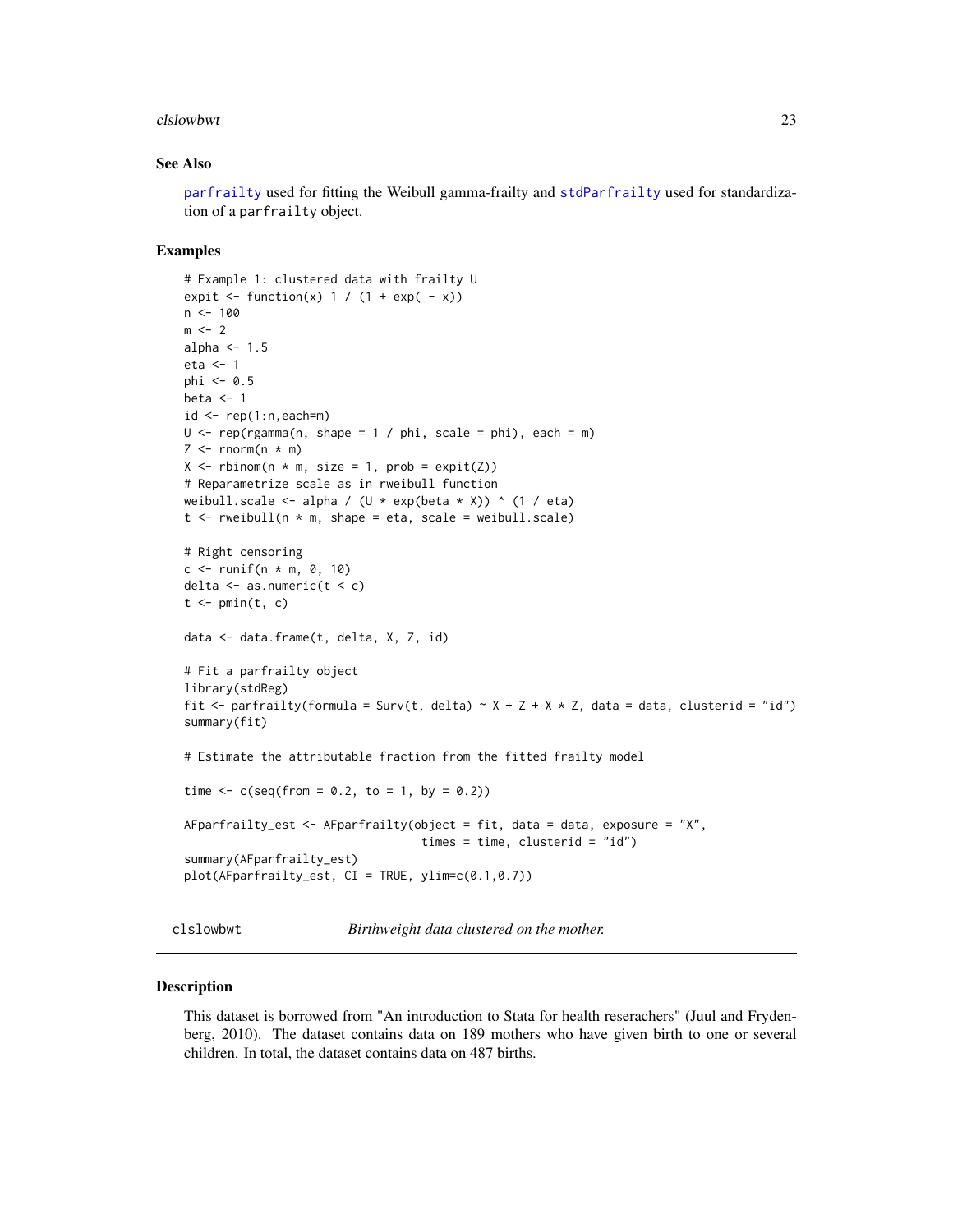#### Usage

```
data(clslowbwt)
```
#### Format

The dataset is structured so that each row corresponds to one birth/child. It contains the following variables:

- id the identification number of the mother.
- birth the number of the birth, i.e. "1" for the mother's first birth, "2" for the mother's second birth etc.
- smoke a categorical variable indicating if the mother is a smoker or not with levels "0. No" and "1. Yes".
- race the race of the mother with levels "1. White", "2. Black" or "3. Other".
- age the age of the mother at childbirth.
- lwt weight of the mother at last menstruational period (in pounds).
- bwt birthweight of the newborn.
- low a categorical variable indicating if the newborn is categorized as a low birthweight baby (<2500 grams) or not with levels "0. No" and "1. Yes".
- smoker a numeric indicator if the mother is a smoker or not. Recoded version of the variable "smoke" where "0.No" is recoded as "0" and "1.Yes" is recoded as "1".
- lbw a numeric indicator of whether the newborn is categorized as a low birthweight baby (<2500 grams) or not. Recoded version of the variable "low" where "0.No" is recoded as "0" and "1.Yes" is recoded as "1".

### The following changes have been made to the original data in Juul & Frydenberg  $(2010)$ :

- The variable "low" is recoded into the numeric indicator variable "lbw":

clslowbwt\$lbw <- as.numeric(clslowbwt\$low == "1. Yes")

- The variable "smoke" is recoded into the numeric indicator variable "smoker":

clslowbwt\$smoker <- as.numeric(clslowbwt\$smoke == "1. Yes")

#### References

Juul, Svend & Frydenberg, Morten (2010). *An introduction to Stata for health researchers*, Texas, Stata press, 2010 (Third edition).

<http://www.stata-press.com/data/ishr3.html>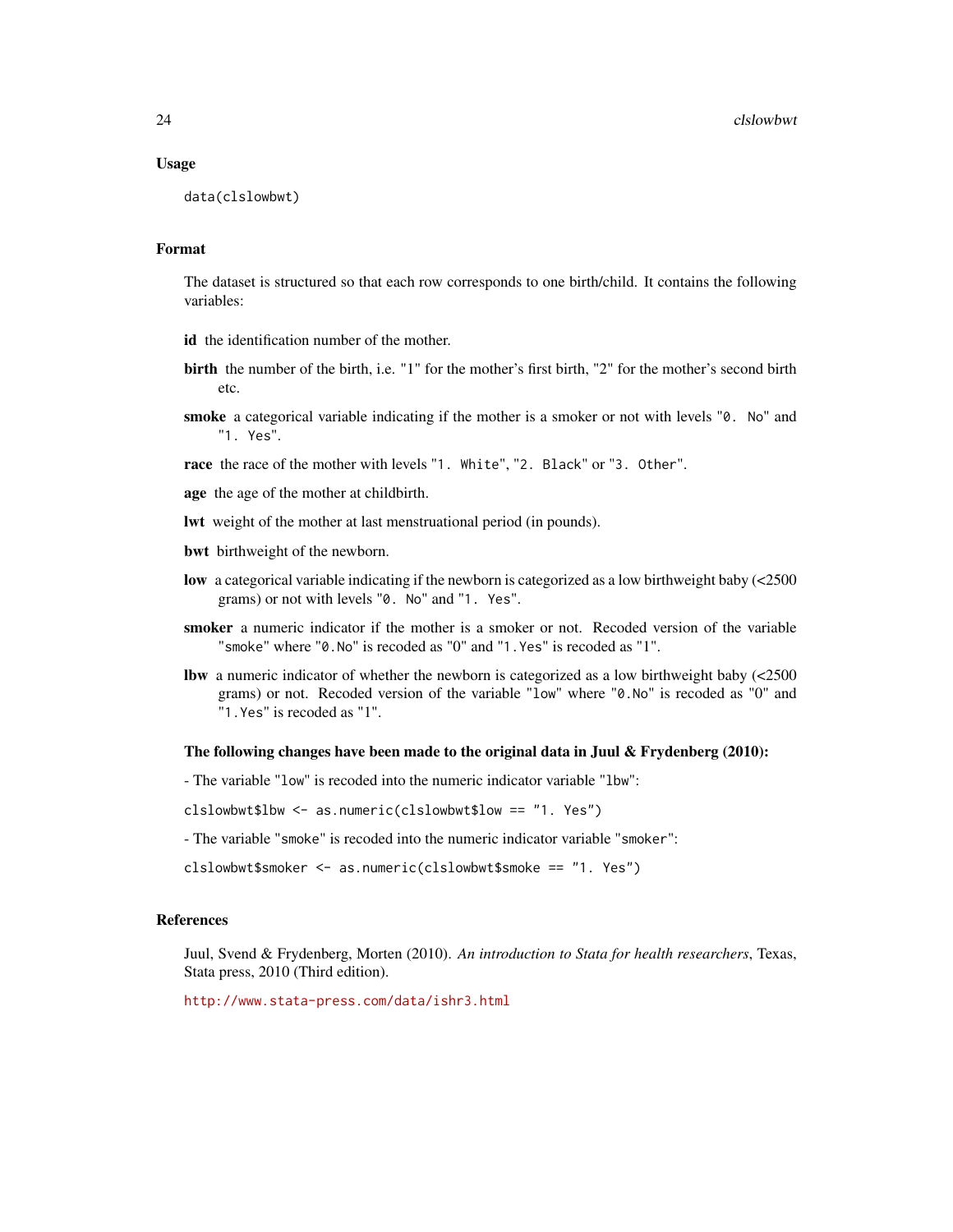<span id="page-24-0"></span>plot.AF *Plot function for objects of class "*AF*" from the function* AFcoxph *or* AFparfrailty*.*

# Description

Creates a simple scatterplot for the AF function with time sequence (specified by the user as times in the [AFcoxph](#page-11-1) function) on the x-axis and the AF function estimate on the y-axis.

# Usage

```
## S3 method for class 'AF'
plot(x, CI = TRUE, confidence.level, CI.transform, xlab,
 main, ylim, ...)
```
# Arguments

| X                | an object of class AF from the AF coxph or AF parfrail ty function.                                                                                                                                                                                                                    |  |
|------------------|----------------------------------------------------------------------------------------------------------------------------------------------------------------------------------------------------------------------------------------------------------------------------------------|--|
| CI               | if TRUE confidence intervals are estimated and ploted in the graph.                                                                                                                                                                                                                    |  |
| confidence.level |                                                                                                                                                                                                                                                                                        |  |
|                  | user-specified confidence level for the confidence intervals. If not specified it<br>defaults to 95 percent. Should be specified in decimals such as 0.95 for 95<br>percent.                                                                                                           |  |
| CI.transform     | user-specified transformation of the Wald confidence interval(s). Options are<br>untransformed, log and logit. If not specified untransformed will be calcu-<br>lated.                                                                                                                 |  |
| xlab             | label on the x-axis. If not specified the label "Time" will be displayed.                                                                                                                                                                                                              |  |
| main             | main title of the plot. If not specified the lable "Estimate of the attributable"<br><i>fraction function"</i> will be displayed.                                                                                                                                                      |  |
| ylim             | limits on the y-axis of the plot. If not specified the minimum value of the lower<br>bound of the confidence interval will be used as the minimal value and the max-<br>imum value of the upper bound of the confidence interval will be used as the<br>maximum of y-axis of the plot. |  |
| $\ddots$ .       | further arguments to be passed to the plot function. See plot.                                                                                                                                                                                                                         |  |
|                  |                                                                                                                                                                                                                                                                                        |  |

#### Author(s)

Elisabeth Dahlqwist, Arvid Sjölander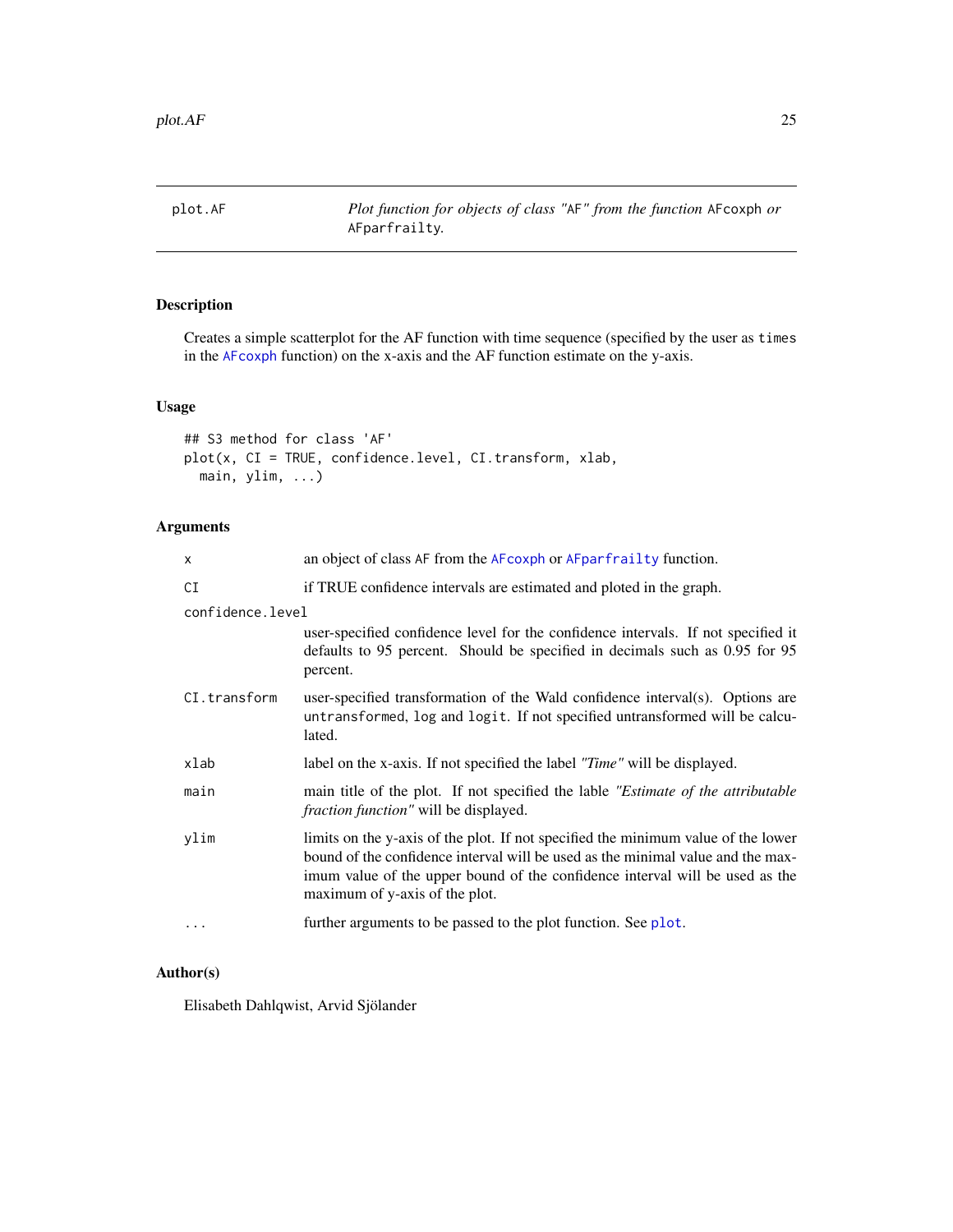### <span id="page-25-0"></span>**Description**

This dataset is borrowed from "Flexible parametric survival analysis using Stata: beyond the Cox model" (Roystone and Lambert, 2011). It contains follow-up data on 2982 woman with breast cancer who have gone through breast surgery. The women are followed from the time of surgery until death, relapse or censoring.

#### Usage

data(rott2)

# Format

The dataset rott2 contains the following variables:

pid patient ID number.

year year of breast surgery (i.e. year of enrollment into the study), between the years 1978-1993.

rf relapse free interval measured in months.

rfi relapse indicator.

m metastasis free.

mfi metastasis status.

os overall survival

osi overall survival indicator

age age at surgery measured in years.

meno menopausal status with levels "pre" and "post".

size tumor size in three classes: <=20mm, >20-50mmm and >50mm.

grade differentiation grade with levels 2 or 3.

pr progesterone receptors, fmol/l.

er oestrogen receptors, fmol/l.

nodes the number of positive lymph nodes.

hormon hormonal therapy with levels "no" and "yes".

- chemo categorical variable indicating whether the patient recieved chemotheraphy or not, with levels "no" and "yes".
- recent a numeric indicator of whether the tumor was discovered recently with levels "1978-87" and "1988-93".
- no.chemo a numerical indicator of whether the patient did not recieved chemotherapy. Recoded version of "chemo" where "yes" is recoded as 0 and "no" is recoded as 1.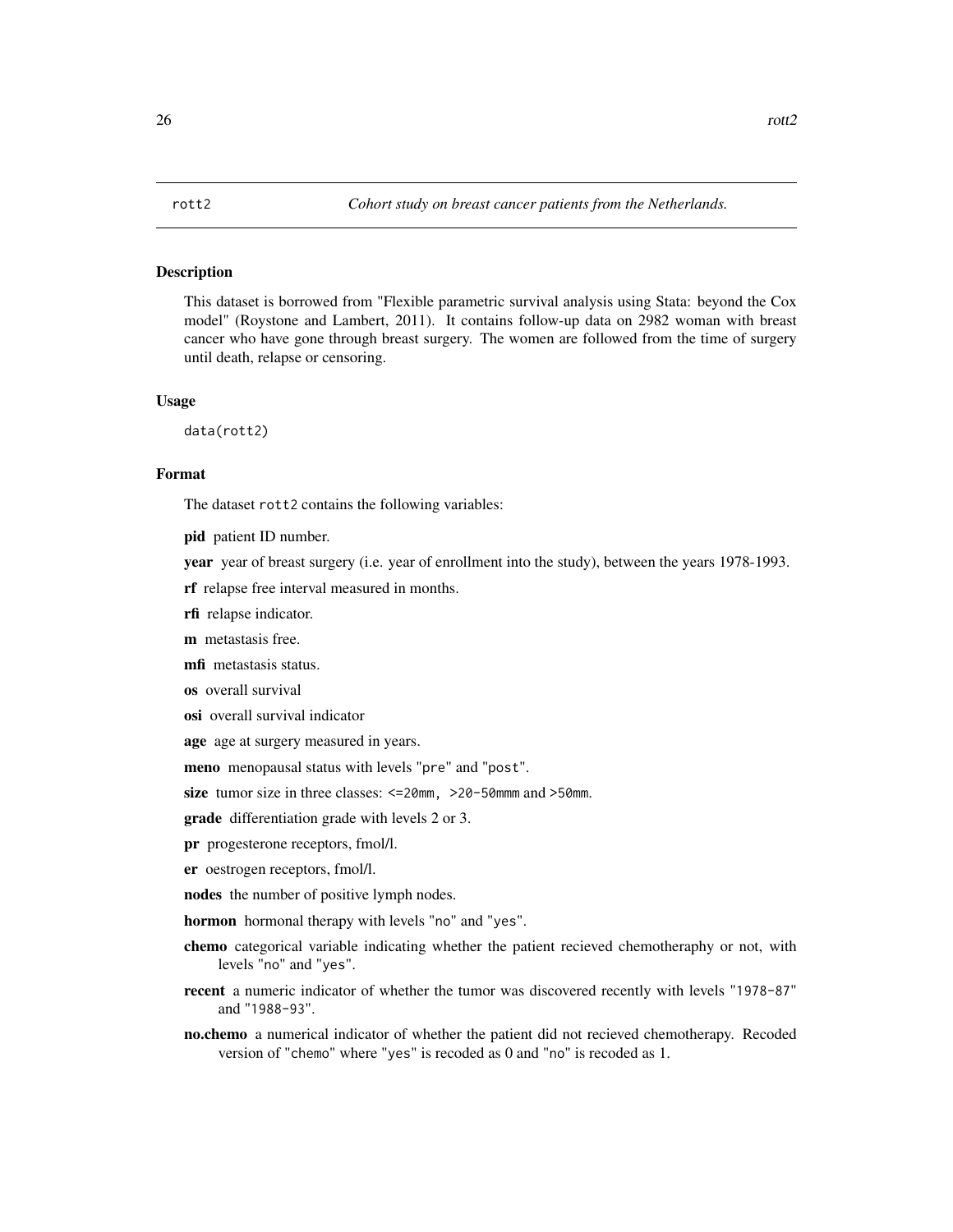#### <span id="page-26-0"></span>singapore 27

#### The following changes have been made to the original data in Roystone and Lambert (2011):

- The variable "chemo" is recoded into the numeric indicator variable "no.chemo":

rott22\$no.chemo <- as.numeric(rott2\$chemo == "no")

The follwing variables have been removed from the original dataset: enodes,  $pr_1$ , enodes $_1$ ,  $_st$ ,  $dt$ ,  $dt$ ,  $dt$ since they are recodings of some existing variables which are not used in this analysis.

#### References

Royston, Patrick & Lambert, Paul. C (2011). *Flexible parametric survival analysis using Stata: beyond the Cox model*. College Station, Texas, U.S, Stata press.

<http://www.stata-press.com/data/fpsaus.html>

singapore *Case-control study on oesophageal cancer in Chinese Singapore men.*

#### Description

This dataset is borrowed from "Aetiological factors in oesophageal cancer in Singapore Chinese" by De Jong UW, Breslow N, Hong JG, Sridharan M, Shanmugaratnam K (1974).

#### Usage

data(singapore)

#### Format

The dataset contains the following variables:

Age age of the patient.

Dial dialect group where 1 represent "Hokhien/Teochew" and 0 represent "Cantonese/Other".

Samsu a numeric indicator of whether the patient consumes Samsu wine or not.

Cigs number of cigarettes smoked per day.

- Bev number of beverage at "burning hot" temperatures ranging between 0 to 3 different drinks per day.
- Everhotbev a numeric indicator of whether the patients ever drinks "burning hot beverage" or not. Recoded from the variable "Bev".
- Set matched set identification number.
- CC a numeric variable where 1 represent if the patient is a case, 2 represent if the patient is a control from the same ward as the case and 3 represent if the patient is control from orthopedic hospital.
- Oesophagealcancer a numeric indicator variable of whether the patient is a case of oesophageal cancer or not.

# The following changes have been made to the data from the original data in De Jong UW (1974):

- The variable "Bev" is recoded into the numeric indicator variable "Everhotbev":

singapore\$Everhotbev <- ifelse(singapore\$Bev >= 1, 1, 0)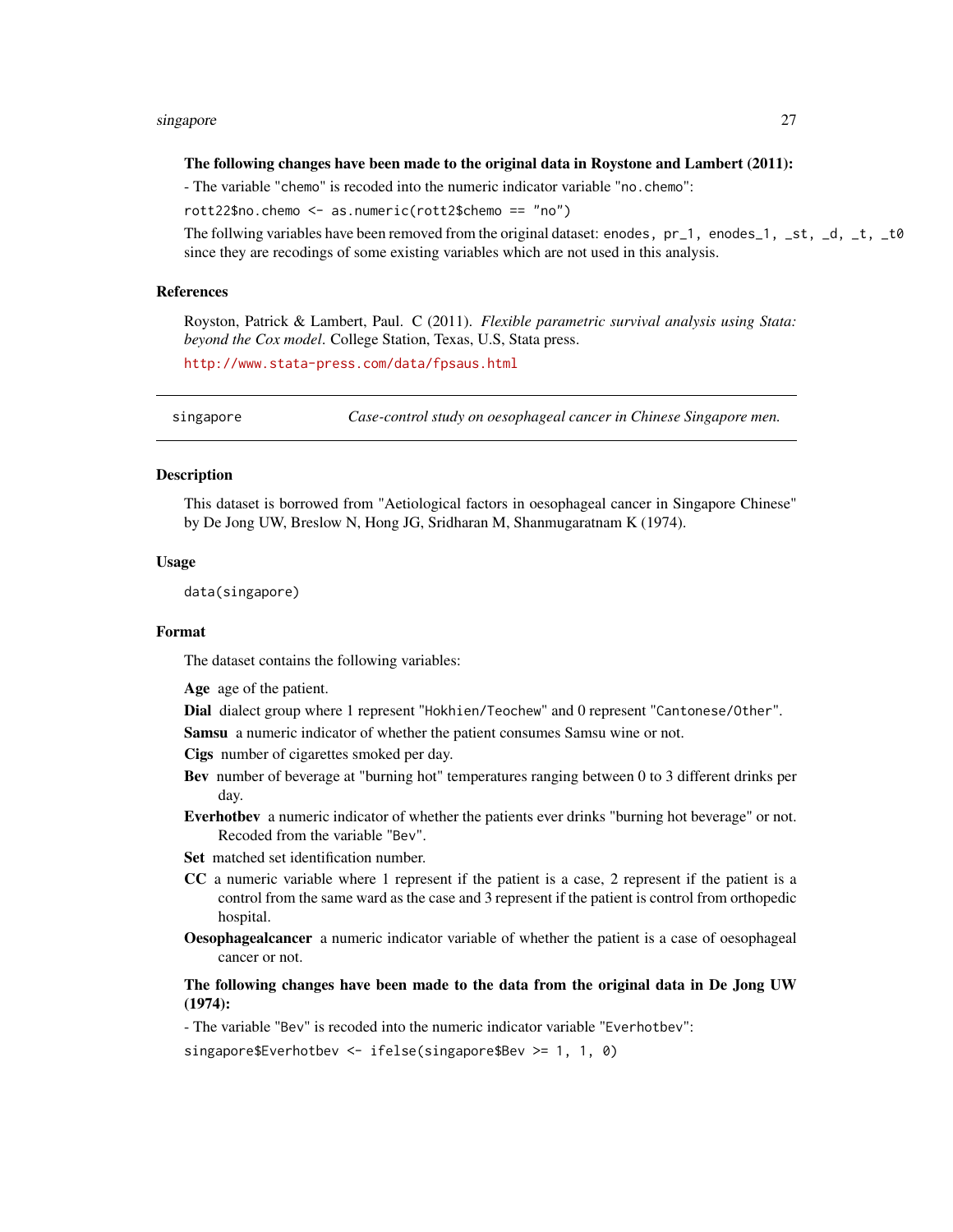# <span id="page-27-0"></span>References

De Jong UW, Breslow N, Hong JG, Sridharan M, Shanmugaratnam K. (1974). Aetiological factors in oesophageal cancer in Singapore Chinese. *Int J Cancer* Mar 15;13(3), 291-303.

<http://faculty.washington.edu/heagerty/Courses/b513/WEB2002/datasets.html>

summary.AF *Summary function for objects of class "*AF*".*

# Description

Gives a summary of the AF estimate(s) including z-value, p-value and confidence interval(s).

# Usage

```
## S3 method for class 'AF'
summary(object, digits = max(3L, getOption("digits") - 3L),
 confidence.level, CI.transform, ...)
```
# Arguments

| object           | an object of class AF from AFg1m, AFcoxph, AFclogit, AFparfrailty or AFivg1m<br>functions.                                                                                   |
|------------------|------------------------------------------------------------------------------------------------------------------------------------------------------------------------------|
| digits           | maximum number of digits.                                                                                                                                                    |
| confidence.level |                                                                                                                                                                              |
|                  | user-specified confidence level for the confidence intervals. If not specified it<br>defaults to 95 percent. Should be specified in decimals such as 0.95 for 95<br>percent. |
| CI.transform     | user-specified transformation of the Wald confidence interval(s). Options are<br>untransformed, log and logit. If not specified untransformed will be calcu-<br>lated.       |
| $\ddots$ .       | further arguments to be passed to the summary function. See summary.                                                                                                         |
|                  |                                                                                                                                                                              |

# Author(s)

Elisabeth Dahlqwist, Arvid Sjölander